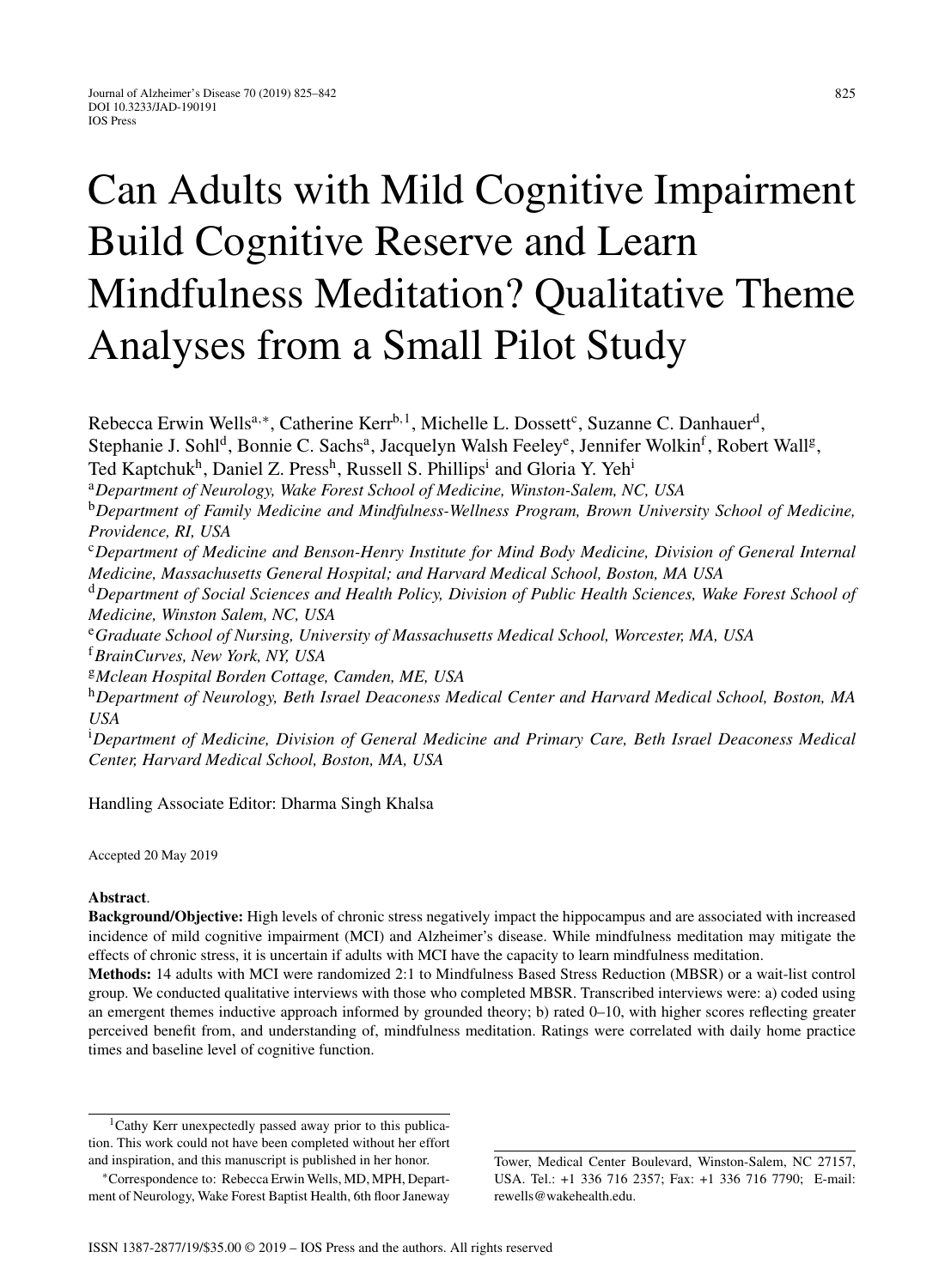**Results:** Seven themes emerged from the interviews: positive perceptions of class; development of mindfulness skills, including meta-cognition; importance of the group experience; enhanced well-being; shift in MCI perspective; decreased stress reactivity and increased relaxation; improvement in interpersonal skills. Ratings of perceived benefit and understanding ranged from 2–10 (mean = 7) and of 0–9.5 (mean = 6), respectively. Many participants experienced substantial benefit/understanding, some had moderate, and a few had minimal benefit/understanding. Understanding the key concepts of mindfulness was highly positively correlated with  $\geq$ 20 minutes/day of home practice ( $r$  = 0.90) but not with baseline cognitive function ( $r$  = 0.13). **Conclusions:** Most adults with MCI were able to learn mindfulness meditation and had improved MCI acceptance, selfefficacy, and social engagement. Cognitive reserve may be enhanced through a mindfulness meditation program even in patients with MCI.

Keywords: Alzheimer's disease, meditation, mild cognitive impairment, mindfulness, randomized clinical trial, yoga

# **INTRODUCTION**

Up to 20% of adults with mild cognitive impairment (MCI) may progress to dementia each year [1]. Currently, no standard therapy exists to prevent or delay progression from MCI to Alzheimer's disease (AD). Such an intervention would have tremendous impact on patients, families, and the economic burden of the disease. While pharmacologic interventions have been unsuccessful, non-pharmacologic interventions, such as aerobic exercise, have demonstrated promise in improving cognition and increasing the volume of the hippocampus, the key brain region that preferentially atrophies in early AD [2–4]. The mechanism mediating these changes is not wellunderstood, but modifications in vascular disease burden and/or the stress-reducing component of exercise may play a role [5]. Chronic stress negatively impacts the hippocampus, and high levels of chronic stress are associated with an increased incidence of MCI and AD [6–8]. Adults who are prone to high levels of psychological distress (as determined by items from the neuroticism subscale of the Neo-Five Factor Inventory) are more likely to develop dementia [9]. Animal research demonstrates that high levels of cortisol (the "stress hormone") can damage the hippocampus [10], a key structure involved in memory processing that atrophies with AD. Thus, other stressreducing interventions, such as meditation and yoga, might be helpful for adults with MCI.

Mindfulness based stress reduction (MBSR) is a widely tested and standardized eight-week mindbody intervention created by Dr. Jon Kabat-Zinn at the University of Massachusetts Medical School [11]. This course teaches mindfulness meditation and yoga, which have been shown to decrease perceived stress [12] and cortisol levels [13] and improve overall well-being [14]. Previous studies have shown that the hippocampus is selectively activated during meditation [15–17], and experienced meditators

have larger volumes and gray matter concentration in their hippocampi compared to matched controls [18]. In addition, research has shown that an eight-week MBSR class may increase gray matter density in the hippocampi of adults [19]. MBSR is thus a stressreducing intervention that impacts the hippocampus and could potentially interrupt the progression of MCI through these effects. The period of time when an individual has MCI is transient and offers a rare window of opportunity prior to the development of dementia; finding an intervention that could help patients at this point of time could be invaluable. Since adults with MCI still have brain plasticity [20], we hypothesized that adults with MCI would be able to learn and benefit from mindfulness meditation and yoga. If MBSR is determined to be helpful for adults with MCI, it could be easily used and recommended as a standardized intervention in the treatment of MCI.

We conducted a pilot randomized controlled trial of MBSR in adults with MCI to assess intervention feasibility, obtain preliminary data, and assess for trends on whether teaching mindfulness meditation to those with high susceptibility of developing dementia (e.g., those with MCI) could affect the progression to dementia and positively impact well-being. We previously reported data from this randomized pilot controlled pilot trial demonstrating that adults with MCI can safely participate in and adhere to a MBSR program [21]. Mean class attendance was 7.9 out of 9, and mean daily home practice was  $26 \pm 20$  min. There were no adverse events reported related to the study protocol. There were trends for improvements on measures of cognition (Alzheimer Disease Assessment Scale Cognitive Subscale, ADAS-Cog) and well-being (i.e., Resilience Scale, Perceived Stress Scale, Quality of Life-Alzheimer's Disease, Herth Hope Index, and Life-Orientation Test-Revised). After the intervention, those who had participated in MBSR had trends of less bilateral hippocampal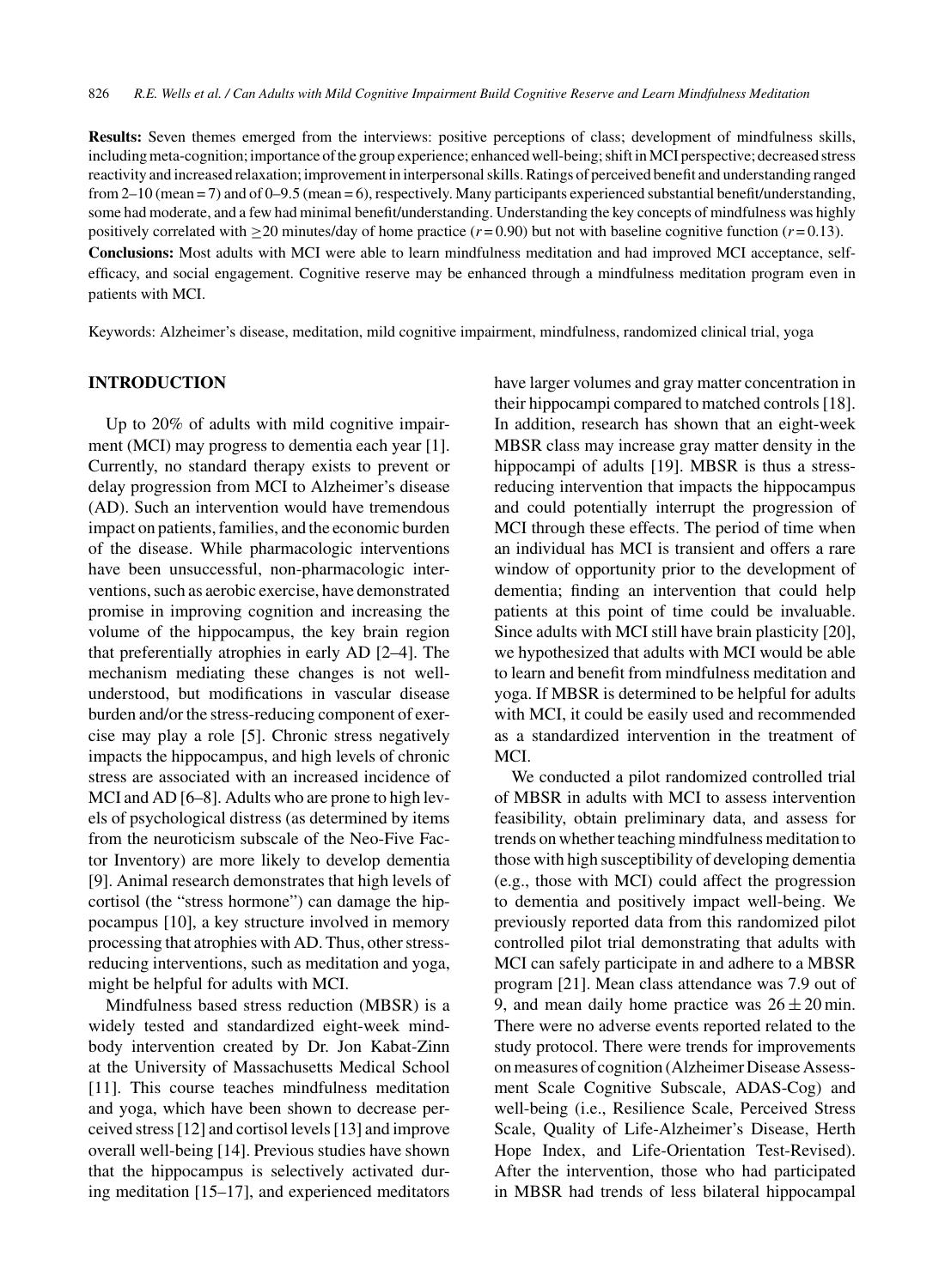volume atrophy and increased functional connectivity between the posterior cingulate cortex and bilateral medial prefrontal cortex and left hippocampus compared to controls [22]. These results suggest that MBSR may have a positive impact on the regions of the brain most related to MCI and AD. This pilot study was not powered to fully assess cognitive outcomes and changes in well-being.

We also conducted qualitative interviews of the nine individuals who completed the MBSR intervention to explore further areas not captured in our standardized assessments. Qualitative research is a powerful complement to quantitative methodology that allows researchers to explore complex phenomena to gain a better understanding of the meaning of findings [23, 24]. The recent burgeoning of the scientific exploration of mind-body interventions has led many researchers to use qualitative research to elucidate mechanisms and perceived benefits [25–28]. As these interventions are complex, qualitative methods can help researchers appreciate nuances that may be challenging to assess with current quantitative instruments. Analyses of the interviews from this study provide rich insights into participant perceptions and overall impressions about safety, feasibility, benefits and challenges of a mindfulness intervention in adults with MCI while also directly addressing this important question: do adults with MCI still have the capacity to build cognitive reserve through mindfulness meditation?

# **MATERIALS AND METHODS**

### *Study population*

We recruited 14 participants from Beth Israel Deaconess Medical Center's (BIDMC) Cognitive Neurology Unit from 2010-2011. We identified potential participants through online medical record review, screening of clinic appointment logs, direct physician referrals, and flyers. BIDMC human subjects review board approved this study and each participant signed written informed consent. This study was registered with the NIH clinical trials database (Clinicaltrials.gov, NCT01605448).

## *Participants*

We based inclusion and exclusion criteria on the previously established research operational definition of MCI [29] and the entry criteria for the Alzheimer's Disease Neuroimaging Initiative (ADNI) [30]. Inclusion criteria were: adults 55–90 years old with MCI, determined by a neurologist through a neurological history/physical exam (R.E. Wells) and neuropsychological testing (J. Wolkin) and defined as: 1) memory complaint, corroborated by an informant; 2) abnormal cognitive function documented by neuropsychological test performance ≤1.5 standard deviation below normative controls (Wechsler Memory scale IV, Logical Memory subtest); 3) normal general cognitive function; 4) Mini-Mental Status Exam (MMSE) score of >24 of 30; 5) no/minimal impairment in activities of daily living; 6) not sufficiently impaired, cognitively or functionally, to meet the National Institute of Neurological and Communicative Disease and Stroke/Alzheimer's Disease and Related Disorders Association criteria for AD; 7) Clinical Dementia Rating (CDR) total score of 0.5, with at least 0.5 on memory subscale. Exclusion criteria were: any history of brain lesions or major head trauma (e.g., MRI/CT scan within 24 months without such); depression (Hamilton Depression Rating Scale score >12), actively practicing meditation/yoga or having taken a recent class; and inability to have an MRI (typical MRI exclusions applied).

# *Study design*

Telephone screens were conducted using the Modified Telephone Interview for Cognitive Status (mTICS) [31], and those scoring 19–38 were then evaluated by a neurologist (R.E. Wells) in-person for inclusion. Participants were randomized 2:1 to either MBSR or usual care. Participants randomized to usual care were offered MBSR at the conclusion of the study (e.g., wait-list control group). The intervention was run over two cohorts. To generate treatment assignment, we used permuted block randomization with randomly varying block size.

Study visits occurred with each participant at baseline and at eight weeks. At both study visits, participants underwent a battery of neuropsychological measures of cognition and standardized well-being questionnaires. At the eight-week study visit, we performed semi-structured interviews with the participants randomized to MBSR to explore further areas not captured in our standardized quantitative measures. Participants were queried about their experiences with MBSR, such as positive and negative aspects, benefits, obstacles, expectations, and changes they experienced as a result of their participation. Participants were also asked to assess class logistics, safety, and whether they would recommend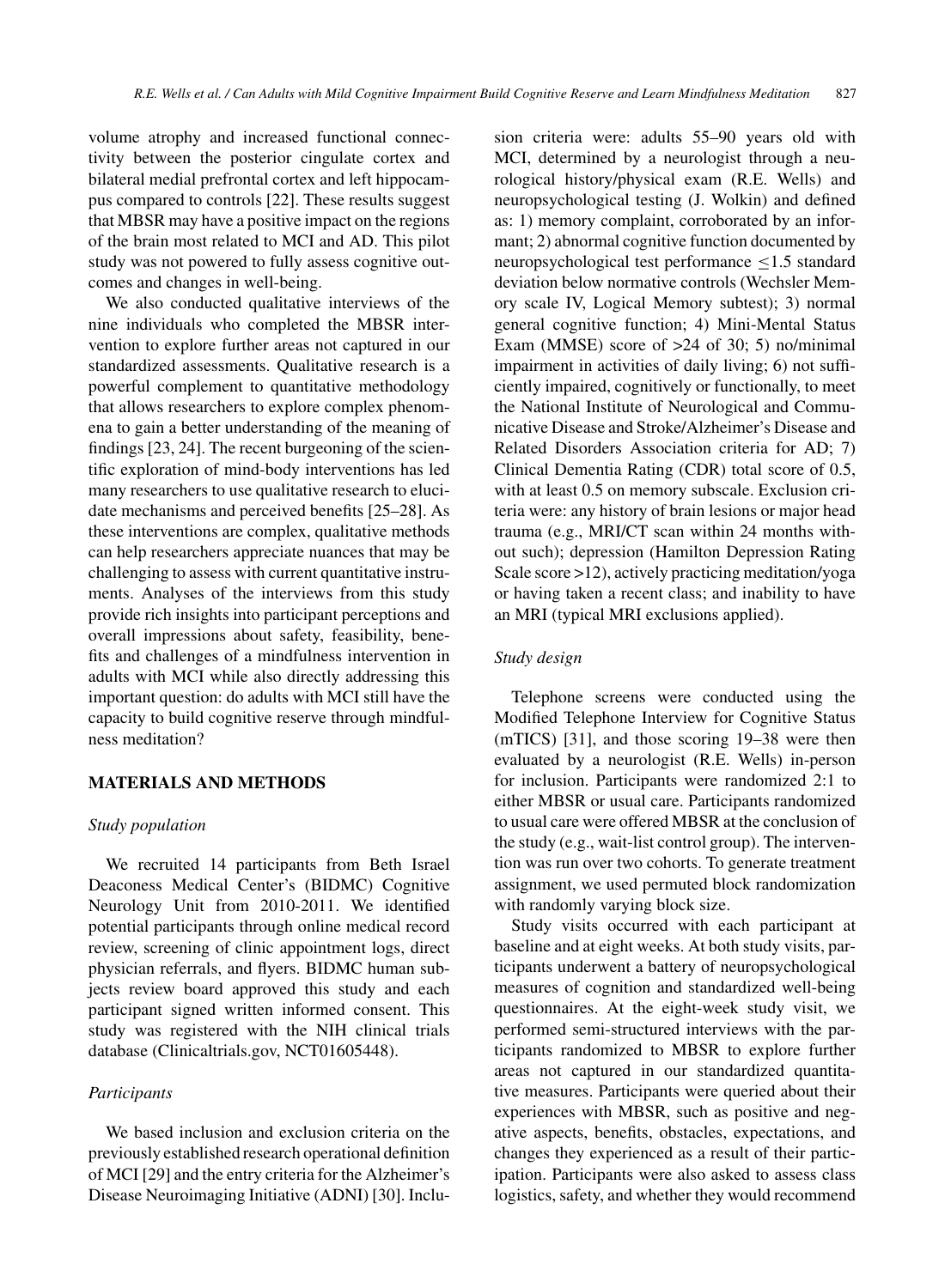the program to others (See the Supplementary Material for the full Interview Guide). A study investigator trained in qualitative interviewing techniques conducted the audiotaped interviews that were then transcribed verbatim.

# *MBSR intervention*

The class was the standard MBSR program; no modifications for adults with MCI were made. Participants met as a group with the instructor (R. Wall) weekly for eight (two-hour) sessions, plus one "mindfulness retreat day" (approximately 6 hours) between sessions six and seven. Mindfulness (nonjudgmental moment-to-moment awareness) was cultivated through meditation, body scan (sequential attention to parts of the body), and mindful movement (bodily awareness during simple Hatha yoga postures). Chairs were provided for seated exercises; mats were provided for movement exercises. In addition to learning the mindfulness practice, participants were given the opportunity to share their experiences of the practice of mindfulness with others in the group. The instructor provided information about stress and stress relief. Participants were given readings and weekly assignments of ways to incorporate mindfulness into their daily lives so that routine activities could become a meditative practice (e.g., brushing teeth, taking a shower, washing dishes, etc.). Participants were all given the same standard guided audio recordings and encouraged to practice at home for 30 min per day at least five additional days per week. During the intervention, a member of the research team called each participant weekly to encourage class attendance, home practice, and to address any issues. Given the pilot nature of this study and the uncertainty of whether patients with MCI would be able to independently engage in the intervention, each MBSR participant was given the option of inviting a family member or close friend to the classes to facilitate full participation. Of the nine participants who completed the MBSR course, three had a friend/spouse join them for some of the classes. One spouse attended all classes, one spouse attended some of one class, and one friend came to a few classes. The classes were held at BIDMC.

### *Analyses*

Participant baseline characteristics and results from the assessment of safety, feasibility, neuropsychological assessments, questionnaires, and fMRI data are reported elsewhere [21, 22]. The transcribed qualitative interviews were coded using an emergent themes inductive approach informed by grounded theory [32]. Two coders (R.E. Wells and M.L. Dossett) independently identified passages in the transcripts that represented common themes or content categories related to participant experiences with the MBSR intervention. An iterative process ensued over several meetings to discuss and resolve the major themes with the two coders and an expert in qualitative assessment (C.E. Kerr). The coders took individual notes that were reviewed collectively during this process. Once the final themes were determined, each interview was coded again for the presence/absence of each theme and key passages that reflected the themes were identified. The number of interviews coded with each theme was determined and labeled as "frequency." Data were analyzed and presented descriptively according to content categories. One final review of all the interviews was completed by one of the coders (R.E. Wells) to classify participants' responses to questions about class logistics of the MBSR program (e.g., challenges/dislikes, perspectives on class duration/frequency and safety, plans to continue practicing MBSR, and likelihood of recommending to others).

To assess the effect of the intervention on each participant, both coders also independently rated each interview on a 0–10 scale for both perceived benefit of the intervention and for perceived understanding of the intervention. Higher scores reflect a greater perceived understanding of, and benefit from, the intervention. The two coders discussed their separate ratings for each participant, and each coder then decided on a final rating for each participant. The two coders' separate ratings were then averaged for a final score for each participant. The interview ratings were correlated with daily home practice times and baseline level of cognitive function (using the baseline ADAS-cog) using Pearson correlations. The practice times were also categorized by <20 min/day versus  $\geq$  20 min/day and correlated with the ratings of perceived benefit and understanding of mindfulness. All analyses were performed on an intention-to-treat basis and all rating analyses were conducted using Excel 2016.

# **RESULTS**

Of the nine participants who completed the MBSR course and qualitative interviews, the mean age was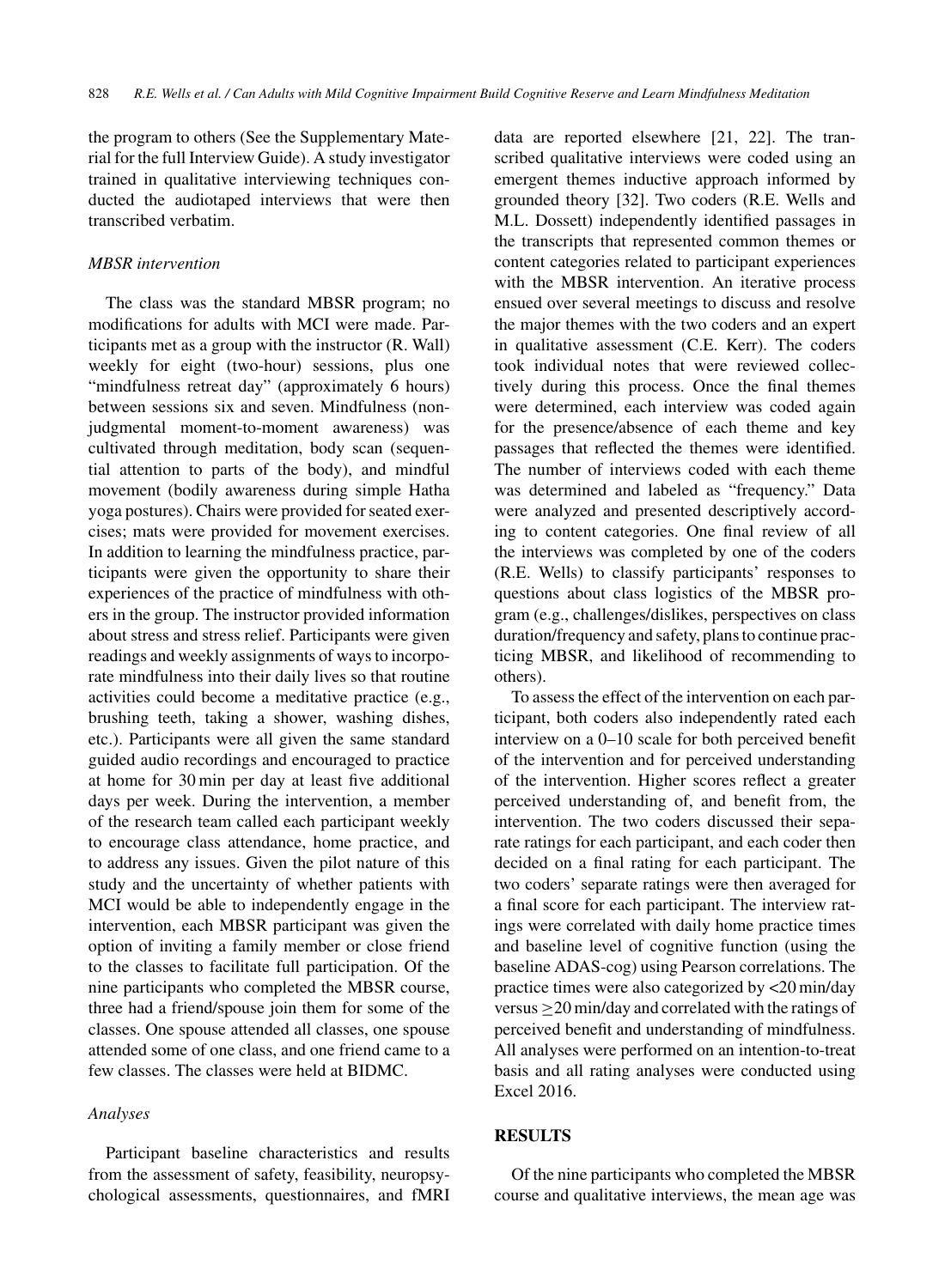73  $(SD = 8)$  years, and Mini-Mental Status Exam score was  $27$  (SD = 2). Six women and three men participated, three had high school education and six had college or more education. All were white and non-Hispanic.

Seven themes emerged from the qualitative interviews, and each theme was reported by at least five of the nine participants (Table 1). The themes, ordered from most to least frequent, included: 1) **positive perceptions of class, 9/9** (i.e., enjoyed class/appreciated & surprised by benefits, sad class over, recognition of time/discipline required for participation, plans to continue what learned), 2) **development of mindfulness skills, 8/9,** (i.e. body/breath awareness, improved attention/concentration, increased awareness of environment/beauty, development of meta-cognition); 3) **importance of the group experience**, **8/9** (i.e., benefited from knowing others with a similar condition, most enjoyed the comradery although one did not feel comfortable in the group, helpful to observe others' experience with meditation), 4), **enhanced well-being 8/9** (i.e., improved well-being/mood, improved self-confidence, greater self-compassion, and improved motivation to engage in activities); 5) **shift in perspective about MCI 7/9** (i.e., improved acceptance and awareness of condition, improved self-efficacy despite MCI, improved hope/expectation, perceived memory benefit or no benefit); 6) **decreased stress reactivity and increased relaxation 7/9** (i.e., improved ability to relax, decreased physiological reactivity to stress, decreased rumination); and 7) **improvement in interpersonal skills 5/9** (i.e., kinder/more appreciative of others, recognized/appreciated importance of social connections).

The 0–10 ratings by the coders of the **perceived benefit** of the intervention ranged from 2–10, with an average score of 7 and a median of 7.5 (Table 2). The 0–10 ratings by the coders of the **perceived understanding** of the intervention ranged from 0–9.5, with an average score of 6 and a median of 5.5. The interrater reliability was 100% concordant within three points. Based on the average score, participants were categorized into those who appeared to attain substantial benefit or understanding (mean ratings of  $>7-10$ ) versus moderate (mean ratings of 4–6) versus minimal (mean ratings of 0–3). About half of the participants had substantial benefit or understanding  $(n=5 \text{ and } 4, \text{ respectively})$ , some had moderate benefit or understanding  $(n=3 \text{ and } 3, \text{ respectively})$ , and few demonstrated little-to-no benefit or understanding  $(n=1 \text{ and } 2, \text{ respectively})$  (Table 2).

The coders' ratings of perceived benefit and perceived understanding were highly positively correlated with home practice time  $(r=0.71$  and 0.70, respectively) but not with baseline cognition (ADAScog  $r = 0.23$  and 0.13, respectively). Those who practiced at home 20 or more minutes per day were highly positively correlated with those who benefited from and understood the key concepts of mindfulness compared to those who practiced less than 20 min per day  $(r=0.83$  and 0.90, respectively).

Many participants found the intervention beneficial and enjoyable, as evidenced by their comments, such as "I enjoyed it so much I wish it would go on forever" and "I think you're making history here." (Table 1). Participants were specifically queried about any challenges, obstacles, or dislikes that they experienced. When asked about negatives, one-third of the participants specifically commented that they did not have any negatives to report. Four participants commented that time and discipline were challenging aspects of the program. Several participants individually had challenges that were not reported by others, such as: one participant felt the yoga was too hard; another participant felt (s)he wasn't "getting it;" and another participant commented on both not understanding the purpose of every activity and on the practice being one of personal preference. One participant had several dislikes/challenges, including the repetitiveness of the instructions during class, the yoga seeming too easy, and the meditation seeming too hard.

Participants were also queried about class logistics, specifically the class length (two hours each) and duration (eight-weekly classes), safety of the exercises, whether they were planning on continuing mindfulness practice, and whether they would recommend the program to others. Seven of the nine participants felt that the two-hour class duration was appropriate; interestingly, one commented that sometimes the classes felt too long, and another commented on wanting longer classes. Seven of the nine participants felt that the eight weekly classes were the right length; in fact, one even commented "I don't know how you could do less." Two participants commented that they wanted more time, with one stating "I enjoyed it so much I wish it would go on forever. I really mean it, I'm going to miss this ... I should think eight weeks is minimum." Eight of the nine participants thought that all the class activities were safe to perform. One participant had difficulty with the floor exercises due to discomfort and suggested having more instructions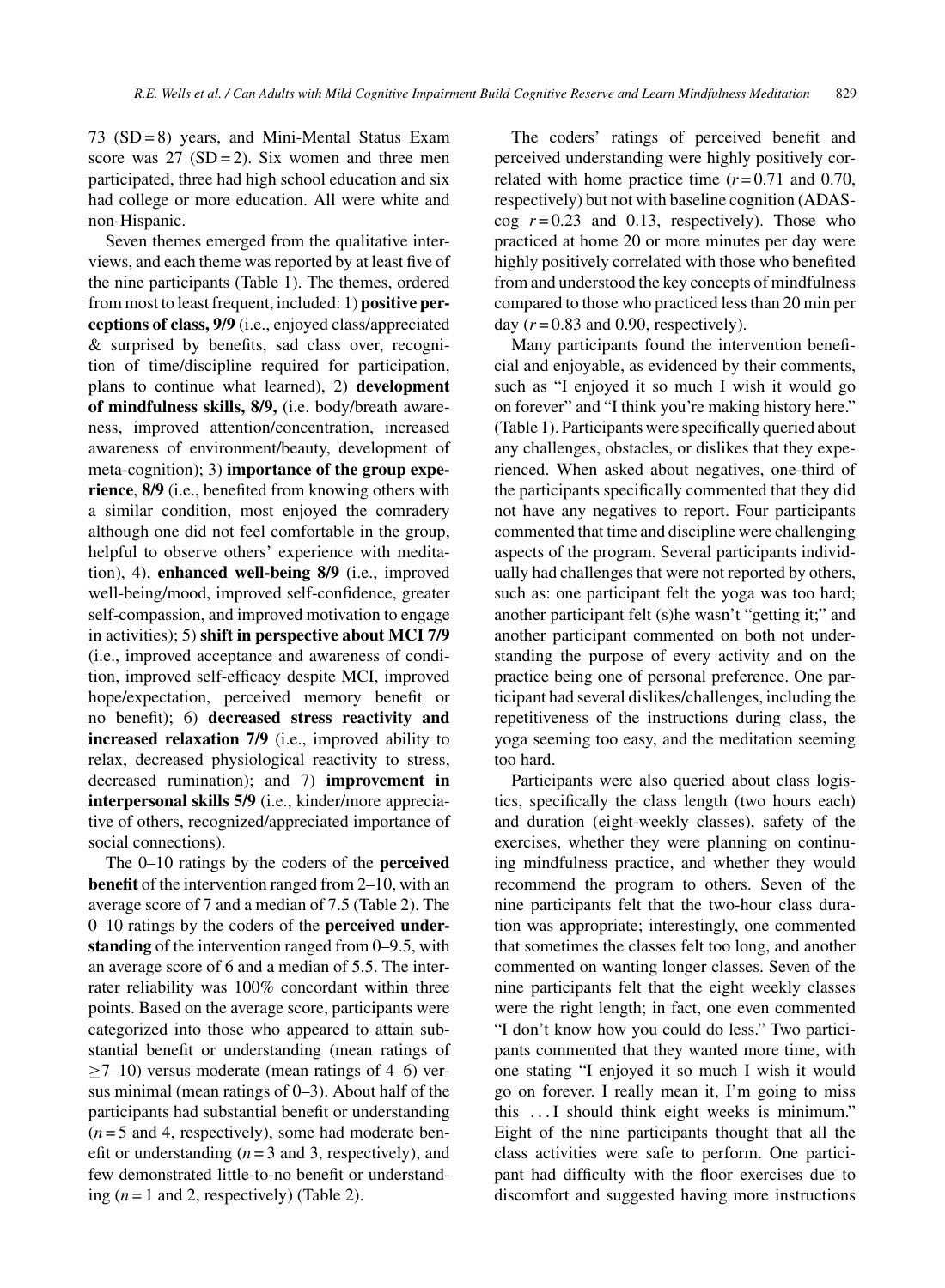| Table 1<br>Themes, Descriptions, and Quotations from Qualitative Interviews |                                                                  |                                                                                                                                                                                                                                                                                                                                                                                                                                       |  |  |  |
|-----------------------------------------------------------------------------|------------------------------------------------------------------|---------------------------------------------------------------------------------------------------------------------------------------------------------------------------------------------------------------------------------------------------------------------------------------------------------------------------------------------------------------------------------------------------------------------------------------|--|--|--|
| Theme (Frequency*)                                                          | Finding Specific<br>to MCI or<br>New/Important<br>Finding in MCI | Description of Thematic Concepts and Sample Quotations                                                                                                                                                                                                                                                                                                                                                                                |  |  |  |
| <b>Positive Perceptions</b>                                                 |                                                                  | Enjoyed the class/appreciated the benefits                                                                                                                                                                                                                                                                                                                                                                                            |  |  |  |
| of Class $(9/9)$                                                            |                                                                  | • "The program has benefitted me enormously."                                                                                                                                                                                                                                                                                                                                                                                         |  |  |  |
|                                                                             |                                                                  | • "It's been a godsend for me."                                                                                                                                                                                                                                                                                                                                                                                                       |  |  |  |
|                                                                             |                                                                  | • "I think very positive of this whole experience."                                                                                                                                                                                                                                                                                                                                                                                   |  |  |  |
|                                                                             |                                                                  | • "I think this was a wonderful experience."                                                                                                                                                                                                                                                                                                                                                                                          |  |  |  |
|                                                                             |                                                                  | • "I've been to dancing before and it was good, but nothing compared to this."                                                                                                                                                                                                                                                                                                                                                        |  |  |  |
|                                                                             |                                                                  | • "I was just grateful for [this opportunity]: I think it has helped me a lot and I really do appreciate it."                                                                                                                                                                                                                                                                                                                         |  |  |  |
|                                                                             |                                                                  | • "I think you're making history here. People will be able to take care of themselves better and be more responsible for their care."                                                                                                                                                                                                                                                                                                 |  |  |  |
|                                                                             |                                                                  | <b>Surprised by benefits</b>                                                                                                                                                                                                                                                                                                                                                                                                          |  |  |  |
|                                                                             |                                                                  | • "When the doctor had recommended it to me I was saying, 'I don't really need this, I can conquer this myself.'  [But] I did go<br>and now I would recommend it to anyone. I was afraid of it, I didn't really understand really what mindfulness was. I was saying<br>'I don't think this is really good for me. I am 62 years old' but it's the best thing I ever took."<br>• "I never realized how much it was going to help me." |  |  |  |
|                                                                             |                                                                  | Sad class over                                                                                                                                                                                                                                                                                                                                                                                                                        |  |  |  |
|                                                                             |                                                                  | • "I enjoyed it so much I wish it would go on forever. I really mean it, I'm going to miss this."<br>Recognition of time/discipline required for participation                                                                                                                                                                                                                                                                        |  |  |  |
|                                                                             |                                                                  | • "Whatever is required you have to put in your time in order to get results"                                                                                                                                                                                                                                                                                                                                                         |  |  |  |
|                                                                             |                                                                  | Plans to continue what learned                                                                                                                                                                                                                                                                                                                                                                                                        |  |  |  |
|                                                                             |                                                                  | • "I think it will be a cold day in hell when I quit [the mindfulness practice]."                                                                                                                                                                                                                                                                                                                                                     |  |  |  |
|                                                                             |                                                                  | • "It was a great experience for me. It will just never go away. I will be doing some of this and I think I will be doing more of it<br>down the road."                                                                                                                                                                                                                                                                               |  |  |  |
| Development of<br><b>Mindfulness Skills (8/9)</b>                           |                                                                  | <b>Body/breath awareness</b>                                                                                                                                                                                                                                                                                                                                                                                                          |  |  |  |
|                                                                             |                                                                  | • "I'm more aware of my body, breathing, and relaxation."                                                                                                                                                                                                                                                                                                                                                                             |  |  |  |
|                                                                             |                                                                  | . "I'll tell you how [this class] affected me: I realized I had a body. You go through life and you don't realize you have your chest<br>and your knees and you don't really think about those things. This sort of made you very aware of the various parts of your body."                                                                                                                                                           |  |  |  |
|                                                                             |                                                                  | • "At first some of the exercises were things I hadn't normally done. Now I love them. We learned to listen to our bodies and then<br>we only did what our bodies would let us do. Maybe the next week we could do a little bit more."                                                                                                                                                                                                |  |  |  |
|                                                                             |                                                                  | <b>Improved attention/concentration</b>                                                                                                                                                                                                                                                                                                                                                                                               |  |  |  |
|                                                                             |                                                                  | • "I think it's made me try to concentrate more on what I do and remember. I think that's a big benefit to me."                                                                                                                                                                                                                                                                                                                       |  |  |  |
|                                                                             |                                                                  |                                                                                                                                                                                                                                                                                                                                                                                                                                       |  |  |  |
|                                                                             |                                                                  |                                                                                                                                                                                                                                                                                                                                                                                                                                       |  |  |  |

| Table 1                                                         |  |
|-----------------------------------------------------------------|--|
| hemes, Descriptions, and Quotations from Qualitative Interviews |  |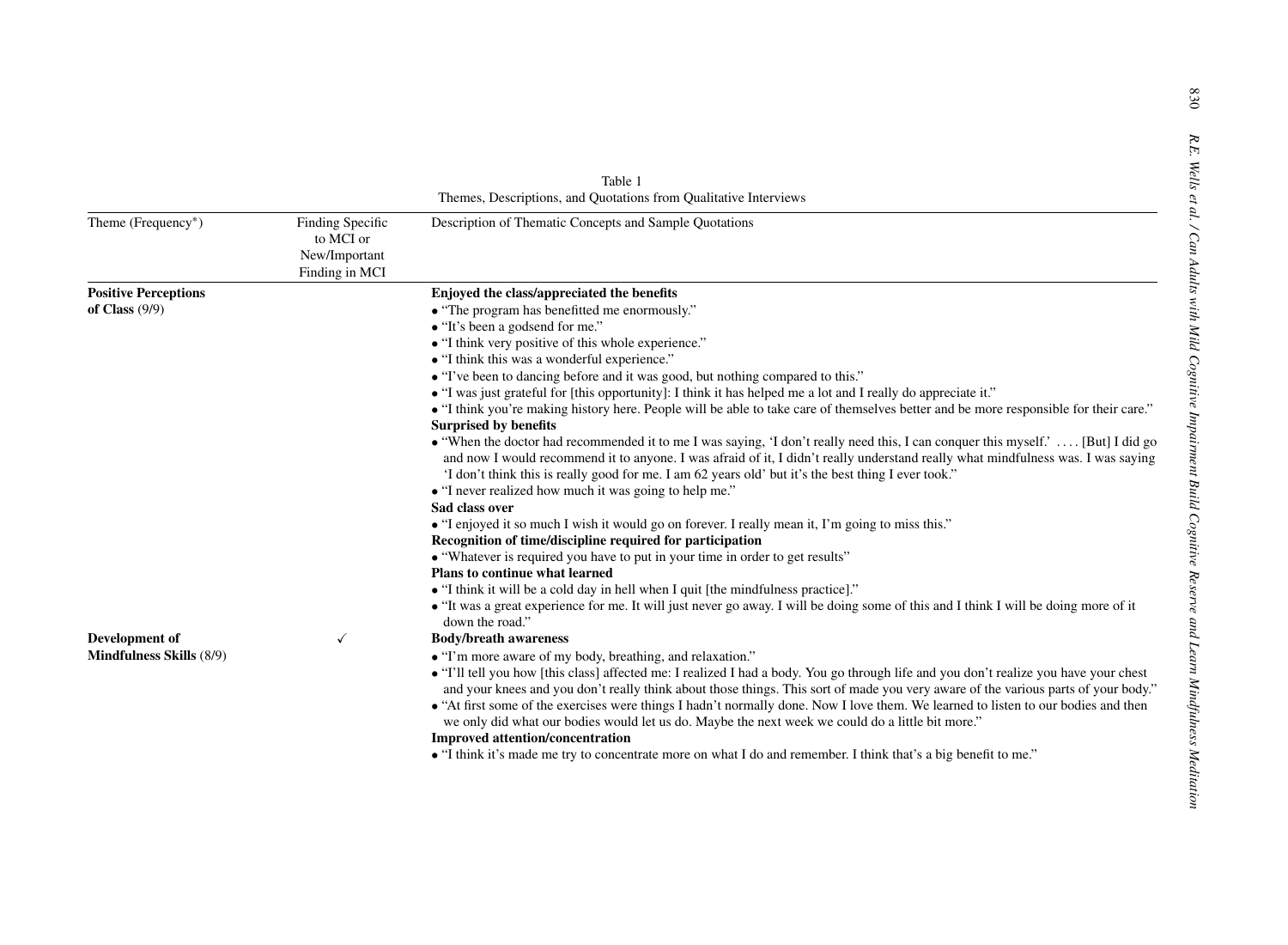- "I'm more sensitive to the beauty of the world around me. It's beginning to expand so that things that I was pu<sup>t</sup> off by, or repelled by, I sort of am now amused by ... .I like the sense of amusement and I like the sense of beauty, the physical beauty of the world around is just incredible."
- "I think I have a much happier view of life. I was looking at an insect  $\dots$  and I was just taken with the elegance of it  $\dots$  the incredible complexity in that tiny creature ... I appreciate it."
- "Be happy with what you have, and I think I have learned that."
- **Development of meta-cognition: ability to think about thinking**
- "Before, I used to beat myself up, 'Why am I thinking this?' Now I can just say, 'I'm just thinking.' You can see me lighten up over that one."
- "Our mind does wander in so many different ways depending on what's going on in your life. Now I can just say 'I'm just thinking."'

#### **Benefited from knowing others with <sup>a</sup> similar condition**

- "It's nice to know everyone else [in the group] is in the same boat."
- "I think it was helpful to just know you're not alone."
- **Increased and reaches the set of the set of the set of the set of the set of the set of the set of the set of the set of the set of the set of the set of the set of the set of the set of the set of the set of the set of** • "I think it was very positive ... you are able to see that you're not alone, there are other people that have the same [memory] problems, and not that makes you feel better, but you realize that it just happens. Unfortunately I'm one of the *<sup>x</sup>* number of people that [memory loss] happens to. It doesn't happen to everybody."
- "You realize that you're not the only one who has some of your problems."
- "It's opened up my thinking that I don't stand alone ... I'm one of the many."

#### **Most enjoyed the comradery**

• "I feel that there was some comradery as we went along and then I couldn't wait to get here."

#### **One did not feel comfortable in group**

• "I was just a misfit for that group ... it would appear, with the members of that group, they have age or memory difficulties that I don't think I have...I felt that I was not par<sup>t</sup> of that group."

#### **Helpful to observe others' experience with meditation**

• "I think the technique I could have absorbed one on one with <sup>a</sup> guru. I think it went better because I could observe other people and their responses and ... you learn from that."

#### **Enhanced Well-being** (8/9) **Improved well-being/mood**

- "I just feel better. I'm not doomed forever. I think I'm going to be okay."
- "I've been more upbeat."
- "I feel more buoyant."
- "I'm more of a happy camper."
- "I feel like I'm just calmer."
- "I feel so much happier because I think it's helped me. I just feel good. Even my husband says he can't believe the difference in me."

#### **Improved self-confidence**

- "This helped me feel <sup>a</sup> little better inwardly as <sup>a</sup> person."
- **Greater self-compassion**

(*Continued*)

# **Importance of the**

 $\cdot$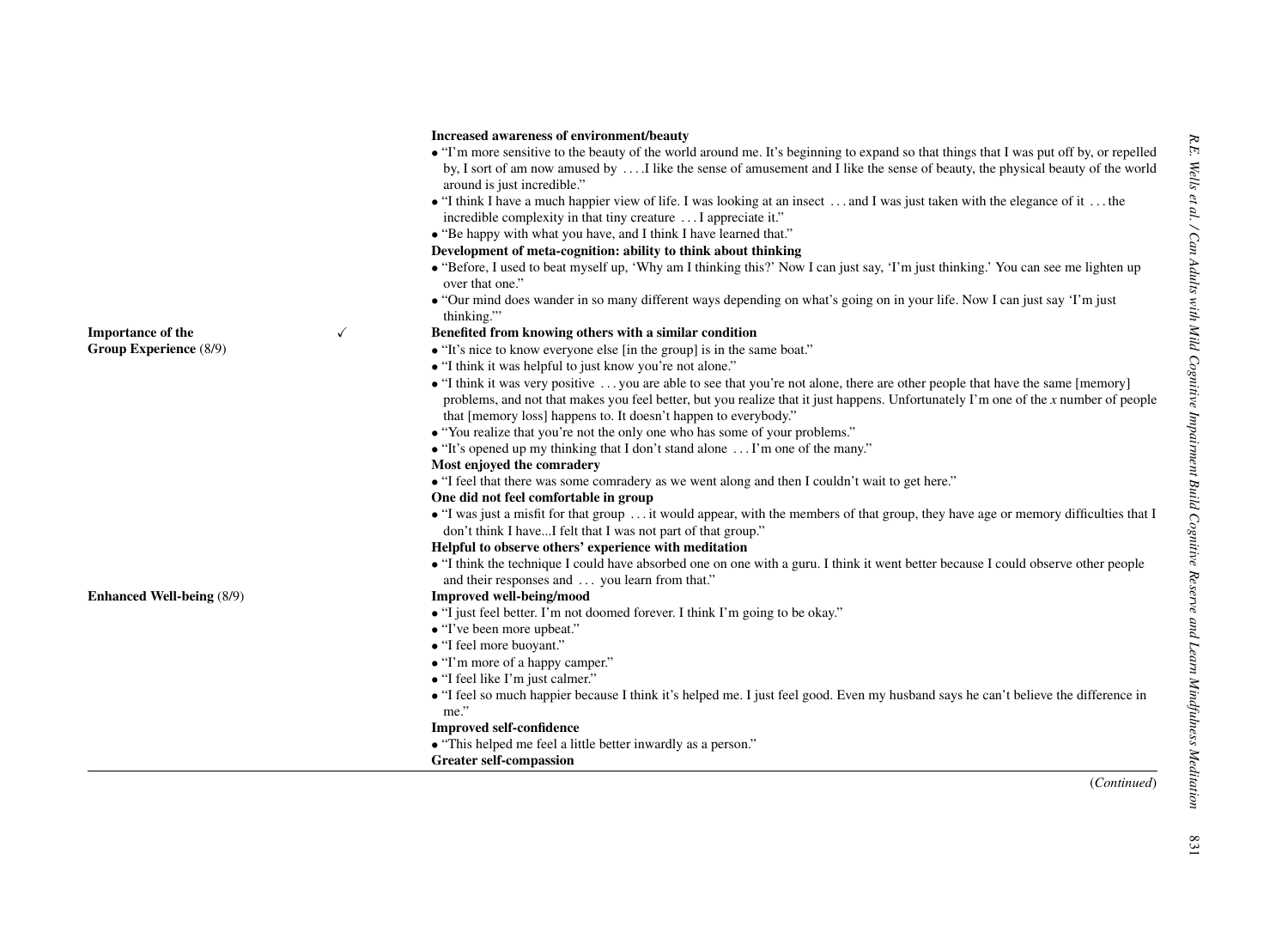|                                                                            | Table 1                                                                                                                                                                                                                                                                                                                                                                                                                                                                                                                                                                                                                                                                                                                                                                                                                                                                                                                                                                                                                                                                                                                                                                                                                                                                                                                                                                                                                                                                                                                                                                                                                                                                                                                                                                                                                                                                                                                                                                                                                                                                                                                                                                                                                                                                                                                                                                                                                                                                                                                                                                         |  |  |
|----------------------------------------------------------------------------|---------------------------------------------------------------------------------------------------------------------------------------------------------------------------------------------------------------------------------------------------------------------------------------------------------------------------------------------------------------------------------------------------------------------------------------------------------------------------------------------------------------------------------------------------------------------------------------------------------------------------------------------------------------------------------------------------------------------------------------------------------------------------------------------------------------------------------------------------------------------------------------------------------------------------------------------------------------------------------------------------------------------------------------------------------------------------------------------------------------------------------------------------------------------------------------------------------------------------------------------------------------------------------------------------------------------------------------------------------------------------------------------------------------------------------------------------------------------------------------------------------------------------------------------------------------------------------------------------------------------------------------------------------------------------------------------------------------------------------------------------------------------------------------------------------------------------------------------------------------------------------------------------------------------------------------------------------------------------------------------------------------------------------------------------------------------------------------------------------------------------------------------------------------------------------------------------------------------------------------------------------------------------------------------------------------------------------------------------------------------------------------------------------------------------------------------------------------------------------------------------------------------------------------------------------------------------------|--|--|
|                                                                            | (Continued)                                                                                                                                                                                                                                                                                                                                                                                                                                                                                                                                                                                                                                                                                                                                                                                                                                                                                                                                                                                                                                                                                                                                                                                                                                                                                                                                                                                                                                                                                                                                                                                                                                                                                                                                                                                                                                                                                                                                                                                                                                                                                                                                                                                                                                                                                                                                                                                                                                                                                                                                                                     |  |  |
| Theme (Frequency*)                                                         | Finding Specific Description of Thematic Concepts and Sample Quotations<br>to MCI or<br>New/Important<br>Finding in MCI                                                                                                                                                                                                                                                                                                                                                                                                                                                                                                                                                                                                                                                                                                                                                                                                                                                                                                                                                                                                                                                                                                                                                                                                                                                                                                                                                                                                                                                                                                                                                                                                                                                                                                                                                                                                                                                                                                                                                                                                                                                                                                                                                                                                                                                                                                                                                                                                                                                         |  |  |
| <b>Shift in Perspective about</b><br>Mild Cognitive Impairment (MCI) (7/9) | • "I guess I'm learning it's okay to have compassion for yourself."<br>Improved motivation to engage in activities<br>• "It got me to not sit around, just do things that I enjoy doing. It's so easy to get lazy."<br>• "[This class] gets you to do things more than you would have done. You get very lazy when you get older. These types of things<br>prevent you from getting completely lazy. You are sitting and talking to other people and exercising with other people and I think<br>that's a plus."<br>Improved acceptance and awareness of condition<br>✓<br>. "You realize that [memory loss] happens to most people as they grow older. Now it's just a matter of being more aware of what<br>things I can do to just keep things going a little better and enjoying life a little more."<br>• "I notice my friends around my age can cite their own examples of memory loss. On the other hand, the memory loss that I am<br>experiencing is at a higher level than theirs and that's just the way it is."<br>• "I've learned more about myself, but not necessarily good things. It's brought out more of the problems that maybe I never<br>adjusted to or realized. My memory, whether it's always getting bad or whether it just started to get bad, it just seems to be getting<br>worse. There is no sense in hiding it. I might as well understand what's happening and try to do whatever I can to not let it bother<br>me, and to see if I can get things to go better."<br>• "It's made me realize that I have a [memory] problem $\dots$ I'm more aware of the problems where I might have in the past gone<br>over it."<br><b>Improved self-efficacy despite MCI</b><br>• "I certainly can absorb a memory failure much better than I could have before."<br>• "I'm more aware now of what I'm doing and trying to make sure that I write things down; if I have an appointment I'm more<br>aware of that now."<br>• "I think it's been a great tool for me to move forward and to know that I can take control of myself and my situation and that I can<br>deal with the ins/outs of daily living. It's really a tool for wellness."<br><b>Improved hope/expectation</b><br>• "I think there is the hope you can manage your condition now."<br>Noticed benefit to memory<br>• "I can have a good conversation without losing every single word. There are still times I lose words, but not as often as I was. I<br>think it's super."<br>Noticed no improvement in memory<br>• "If there is a benefit to my memory I am not very aware of it." |  |  |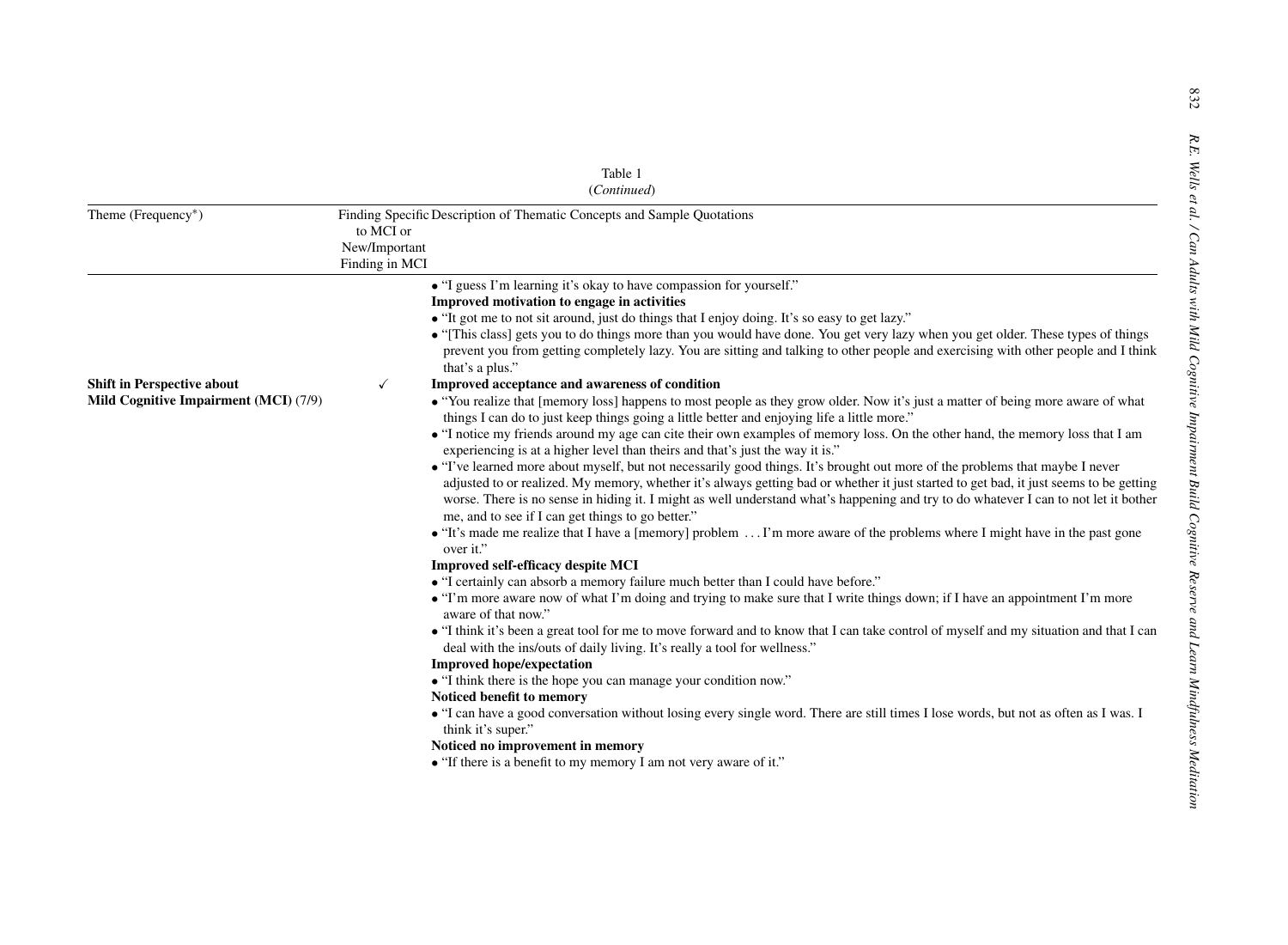| <b>Decreased Stress Reactivity and</b><br><b>Increased Relaxation (7/9)</b>         | Improved ability to relax<br>• "Anytime I'm feeling a little extra stress, I go up and can do some breathing and I'm good to go."<br>• "I keep saying to myself under stress now, 'just breathe."<br>• "It's taught me how to relax."<br>Decreased physiological reactivity to stress<br>• "[I got lost driving to class one day] and I was able to calm myself down and  I was proud of myself for being able to do that<br>because I used to feel my heart pumping all the time because I used to get so excited  [now] I can stop myself from getting<br>exciting and I can just think about what I'm doing or what I have to do. It has really helped a lot."<br><b>Decreased rumination</b><br>• "I can calm myself down from obsessive thinking  the circular thinking that I would get into, [the class] has a powerful impact<br>on that."                                                                                                                                                                                                                                                                                                                                                                                                                                                                                                                                                                                                                                      | ijη<br>Mild Cogn                |
|-------------------------------------------------------------------------------------|-----------------------------------------------------------------------------------------------------------------------------------------------------------------------------------------------------------------------------------------------------------------------------------------------------------------------------------------------------------------------------------------------------------------------------------------------------------------------------------------------------------------------------------------------------------------------------------------------------------------------------------------------------------------------------------------------------------------------------------------------------------------------------------------------------------------------------------------------------------------------------------------------------------------------------------------------------------------------------------------------------------------------------------------------------------------------------------------------------------------------------------------------------------------------------------------------------------------------------------------------------------------------------------------------------------------------------------------------------------------------------------------------------------------------------------------------------------------------------------------|---------------------------------|
| Improvement in<br>Inter-personal Skills (5/9)                                       | Kinder, more appreciative of others.<br>$\checkmark$<br>• "I don't interrupt people anymore. I will take what they say, breathe, then say here's my response."<br>• "I think I am a lot kinder to people"<br>• "Increasingly a sense of appreciation for people—I mean I like people, but it's different; I'm looking at people and the instinct to<br>smile comes to me."<br>Recognizes importance of social connections.<br>• "I think it may have improved some of my social connections to people $\dots$ I'm more thoughtful of people. I appreciate the<br>personalities of people."<br>• "I think  my sense of other people is stronger as I'm paying more attention to what their needs and desires may be  I feel<br>better about that, the way I interact with people."<br>. "My daughter and I had a bad fall out a while back. After taking this mindfulness class, I found myself calling her and crying and<br>saying, 'I want you, I need you.' She felt the same way about me, but both of us were so stubborn that we wouldn't get together. I<br>feel that I am a kinder person from it. I appreciate people more than take them for granted."<br>• "One of the things I got out of the class, I realize I wasn't talking as often as I should with some of my friends and I enjoyed<br>speaking with the people here  I called up some friends of mine I haven't called in a good amount of time. We have had some<br>very good conversations  I think that's good." | Build Cognitive<br>Ř            |
| *Frequency, number of interviews coded with this theme (out of 9 total interviews). |                                                                                                                                                                                                                                                                                                                                                                                                                                                                                                                                                                                                                                                                                                                                                                                                                                                                                                                                                                                                                                                                                                                                                                                                                                                                                                                                                                                                                                                                                         | Mindfulness<br>Meditation<br>53 |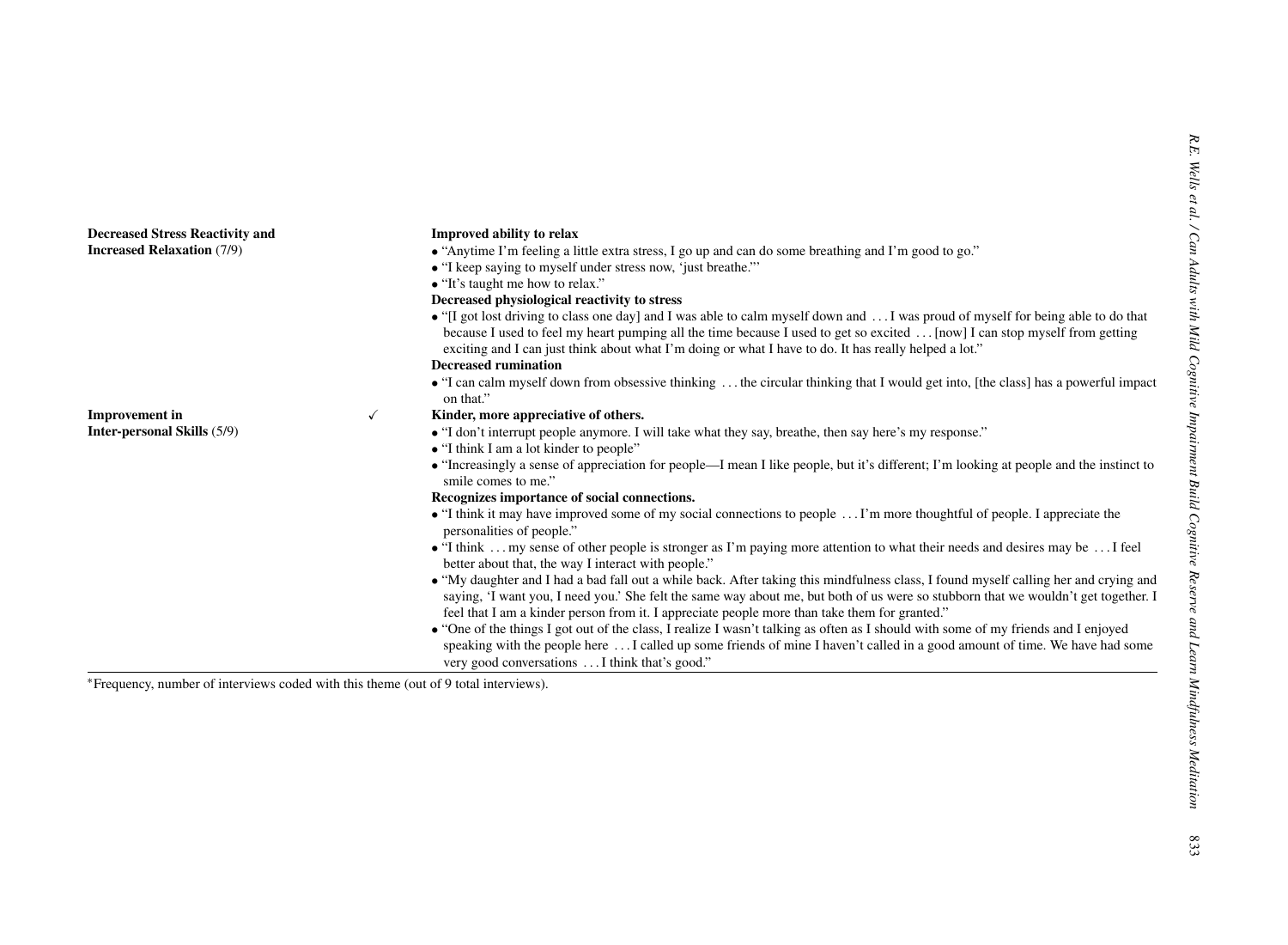| Table 2<br>Coders' Ratings of Participants Perceived Benefits and Perceived<br>Understanding of the Intervention |                                                       |                                                        |  |  |  |
|------------------------------------------------------------------------------------------------------------------|-------------------------------------------------------|--------------------------------------------------------|--|--|--|
|                                                                                                                  | Participant Average Perceived<br><b>Benefit Score</b> | <b>Average Perceived</b><br><b>Understanding Score</b> |  |  |  |
| A                                                                                                                | 10                                                    | 9.5                                                    |  |  |  |
| B                                                                                                                | 9.5                                                   | 9.5                                                    |  |  |  |
| C                                                                                                                | 9.5                                                   | 8                                                      |  |  |  |
| D                                                                                                                | 8                                                     | 9                                                      |  |  |  |
| E                                                                                                                | 7.5                                                   | 5.5                                                    |  |  |  |
| F                                                                                                                | 6.5                                                   | 5.5                                                    |  |  |  |
| G                                                                                                                | 5                                                     | 3.5                                                    |  |  |  |
| H                                                                                                                | 5                                                     | 3                                                      |  |  |  |
| I                                                                                                                | 2                                                     | 0                                                      |  |  |  |
| Legend                                                                                                           | Range (from $0-10$ )                                  | Interpretation                                         |  |  |  |
|                                                                                                                  | 7–10                                                  | Substantial benefit/understanding                      |  |  |  |
|                                                                                                                  | 4–6                                                   | Moderate benefit/understanding                         |  |  |  |
|                                                                                                                  | $0 - 3$                                               | Little benefit/understanding                           |  |  |  |

regarding safety. One participant also commented that learning mindfulness helped them understand their limits with regard to safety, specifically, "I don't push my body to get my leg up higher, I don't think it's about that. It's about being safe, you get to know your body and take it to your own limit." Eight of the nine participants planned to continue the mindfulness practice, and one commented that "I think it would be a cold day in hell when I quit." Eight of the nine participants would recommend the program to others, with one stating, "I think everybody should be in the program" and another stating "I would recommend it to anyone in the same situation as I am in." The one that was not planning on continuing the practice acknowledged the benefit of the program but felt like "a misfit for that group ... I felt that I was not part of that group." Interestingly, one of the participants specifically appreciated having the MBSR course in the hospital, as "it's nice to have a wellness program in an illness setting (hospital)."

#### **DISCUSSION**

The qualitative interviews revealed new and important findings specific to MCI, including the development of mindfulness skills, importance of the group experience, and improvement in interpersonal skills. While the MBSR class was not developed or structured to directly address MCI, most participants commented on improved awareness, acceptance, and self-efficacy despite their condition, valuable outcomes as patients with MCI have a rare window of opportunity to address many end-of-life issues with autonomy before further disease progression. However, patients with MCI are often reluctant to accept the MCI diagnosis, making it challenging to move forward with decisions about the future [33]. As intended and seen in prior research [12, 34], MBSR decreased stress reactivity and improved relaxation for most participants. In the process, many participants noticed improvement in overall health and feelings of well-being. The integrity and effectiveness of the intervention was demonstrated by the themes, specific comments, and the coders' ratings. Those adults who practiced more had higher scores on the coders' qualitative interview ratings of perceived benefit and understanding of the intervention, and their ratings were not correlated with their baseline cognition. Those who practiced  $\geq$ 20 min/day were most likely to have understood the underlying concepts of mindfulness.

The participants' comments and ratings show that most of the adults with MCI in this study were able to learn the key tenants of mindfulness, demonstrating that the memory impairment in MCI is not prohibitive of learning such skills. The fundamental elements of mindfulness [11] were seen in the comments and themes of the participants. Further, the qualitative ratings of perceived benefit and understanding of the intervention were not correlated with baseline cognition, suggesting that the level of cognitive decline seen in MCI may not influence one's ability to learn skills in a mindfulness intervention. Several participants even reported enhanced "meta-cognition" (awareness of one's own mental processes) [35], an interesting finding that demonstrates that adults with MCI can develop such a highly skilled level of self-awareness. Meta-cognition requires significant executive processing to be able to reflect on one's own cognitive processes.

Although mindfulness meditation can be independently learned and practiced, MBSR is conducted in a group experience. The perceived benefits and importance of the group experience was one of the major themes that emerged. While group classes are known to provide meaningful group support benefits [36, 37], they may be especially helpful for adults with MCI. The group process was helpful for the comradery that developed, the opportunity to connect and communicate with peers in a meaningful way, and the appreciation they had for knowing that others had a similar condition. The group effects may also have synergized with the intervention delivered,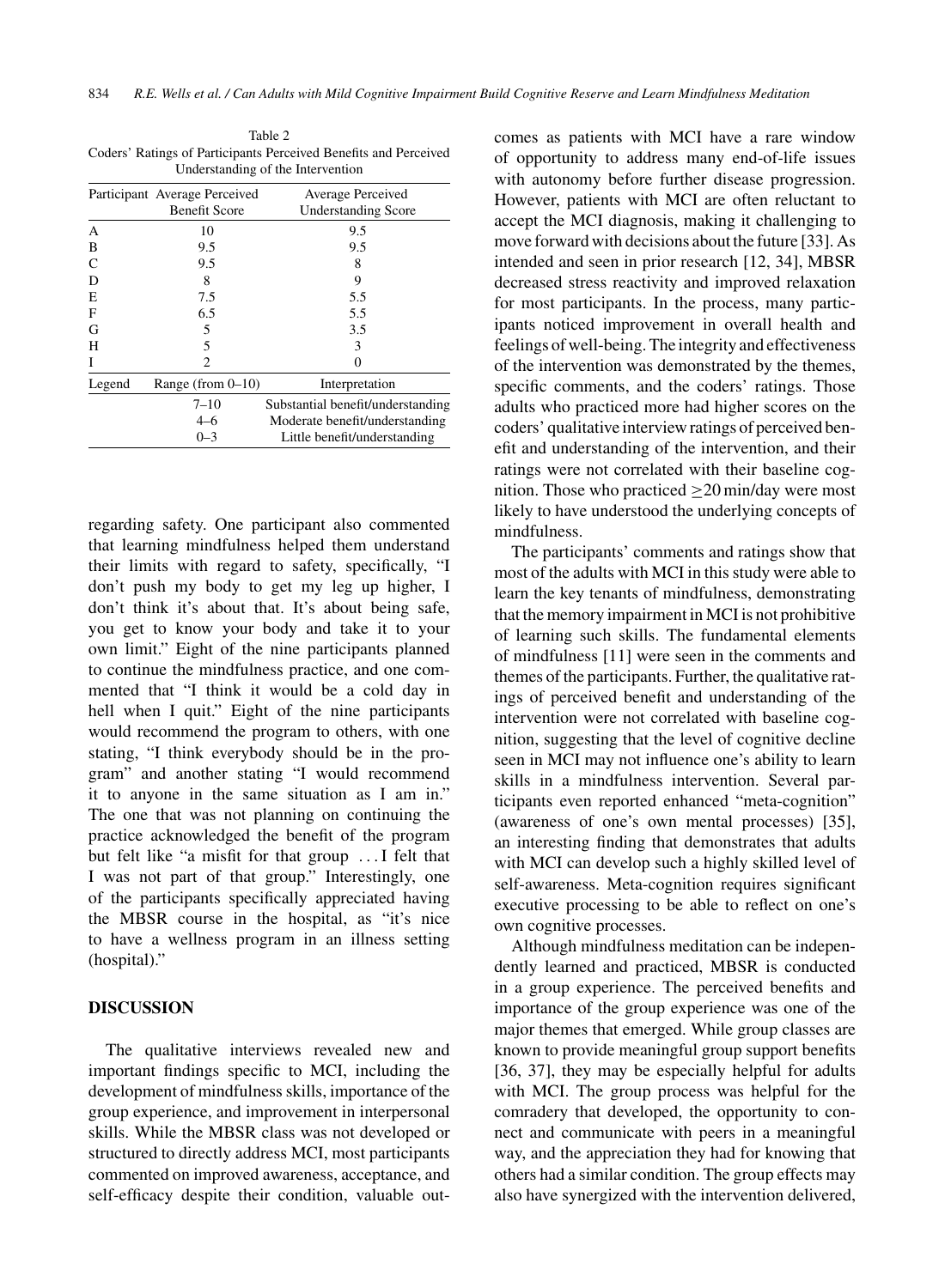as participants found value in observing that others with MCI could successfully learn to do mindfulness meditation and underscores the importance of group programs for patients with MCI. One participant even commented that, "I think the technique I could have absorbed one on one with a guru. I think it went better because I could observe other people and their responses and ... you learn from that." The study was run over two cohorts, and participants from both cohorts commented on the importance of the group experience, demonstrating that the positive group experience was not likely due to cohesion of a particular group of individuals, but rather an experience typical of any MBSR course.

Another interesting and unexpected finding was the impact the intervention had on interpersonal skills. Mindfulness meditation is often thought of as a very personal practice, but the interviews revealed that many participants used the skills to appreciate and become more mindful of their relationships with others. Several even commented on improving previously damaged relationships. Although to our knowledge, this finding has not been previously reported following MBSR, increased interpersonal skills with meditation practice and yoga have been described [38, 39]. Interpersonal skills and social connections are very important in patients with MCI and may affect disease progression. A recent study demonstrated that adults with MCI have weaker social networks than those without cognitive impairment, and social networks are a significant mediator of the relationship between MCI and mood problems [40]. Further, social engagement may be a protective factor against the development of dementia, as those with more social activity are less likely to develop dementia [41–43]. Communication skills can be damaged by the process of memory loss in MCI; as a result patients may decrease their interactions with others. For example, one participant specifically commented, "Before the trial, [it was] very frustrating. I knew I was getting more quiet amongst friends, I go to talk then I couldn't remember—I wasn't retaining conversations. I go to use words then couldn't find the words that I wanted." This process of losing verbal communication may inherently lead to fewer social interactions. MBSR may improve social cognition and ultimately boost this cognitive domain.

The non-significant trends of improvements in the quantitative measures of well-being were in the areas of resilience, perceived stress, quality of life, hope, and generalized optimism [21] and match themes and examples that emerged from the qualitative interviews, such as enhanced well-being, mood, self-confidence, hope, ability to relax, kindness, and decreased stress reactivity and rumination. Throughout the interviews, there was a strong sense of appreciation, both for the course and for the new skills. In addition to improving one's outlook on life, it is possible that MBSR may indirectly increases one's sense of gratitude. Gratitude is strongly related to well-being and can have positive health benefits [44, 45]. Lovingkindness (metta) meditation, which focuses on gratitude, was briefly discussed in this MBSR program but was not a focus of the program.

This study excluded those with a clinical diagnosis of depression, was not powered to find changes on measures of depression and anxiety, and did not observe changes on measures of depression and anxiety with the Center of Epidemiology Depression Scale or the State/Trait Anxiety Inventory [21]. Yet interestingly, one of the main themes that emerged from the qualitative interviews was perceived improvements in mood and overall well-being. Many patients with MCI have concurrent neuropsychiatric symptoms such as depression and anxiety [46, 47], and it is unclear if these symptoms serve as the earliest manifestations of the disease or if the MCI diagnosis makes one more vulnerable to such symptoms. Regardless, in a study of over 1,800 patients with MCI, baseline levels of depression were associated with increased incidence of dementia and AD [48]. Neuropsychiatric symptoms and poor psychological well-being are also associated with AD pathology, including cerebral amyloid deposition [49, 50], APOE  $\varepsilon$ 4 [51, 52], and AD cerebrospinal fluid markers [53]. Targeting neuropsychiatric symptoms in adults with MCI may delay the transition to dementia [54], a key treatment focus at this time given limited treatment options to prevent progression. MBSR may improve the psychological health of patients with MCI and be an effective way to target this issue. As one cognitive neurologist who referred patients to this trial stated, "MCI patients all seem to have anxiety and stress; some may be contributing to their memory problems, others have it because of the diagnosis. Most patients are reluctant to see psychiatry, so this is a good way to get around that."

The improved functional connectivity in the default mode network that occurred with this intervention (as reported elsewhere [22]) may mediate the improvements in emotional well-being and the development of meta-cognition as seen by participants' comments and themes from the interviews. It is possible that fMRI is sensitive enough to pick up these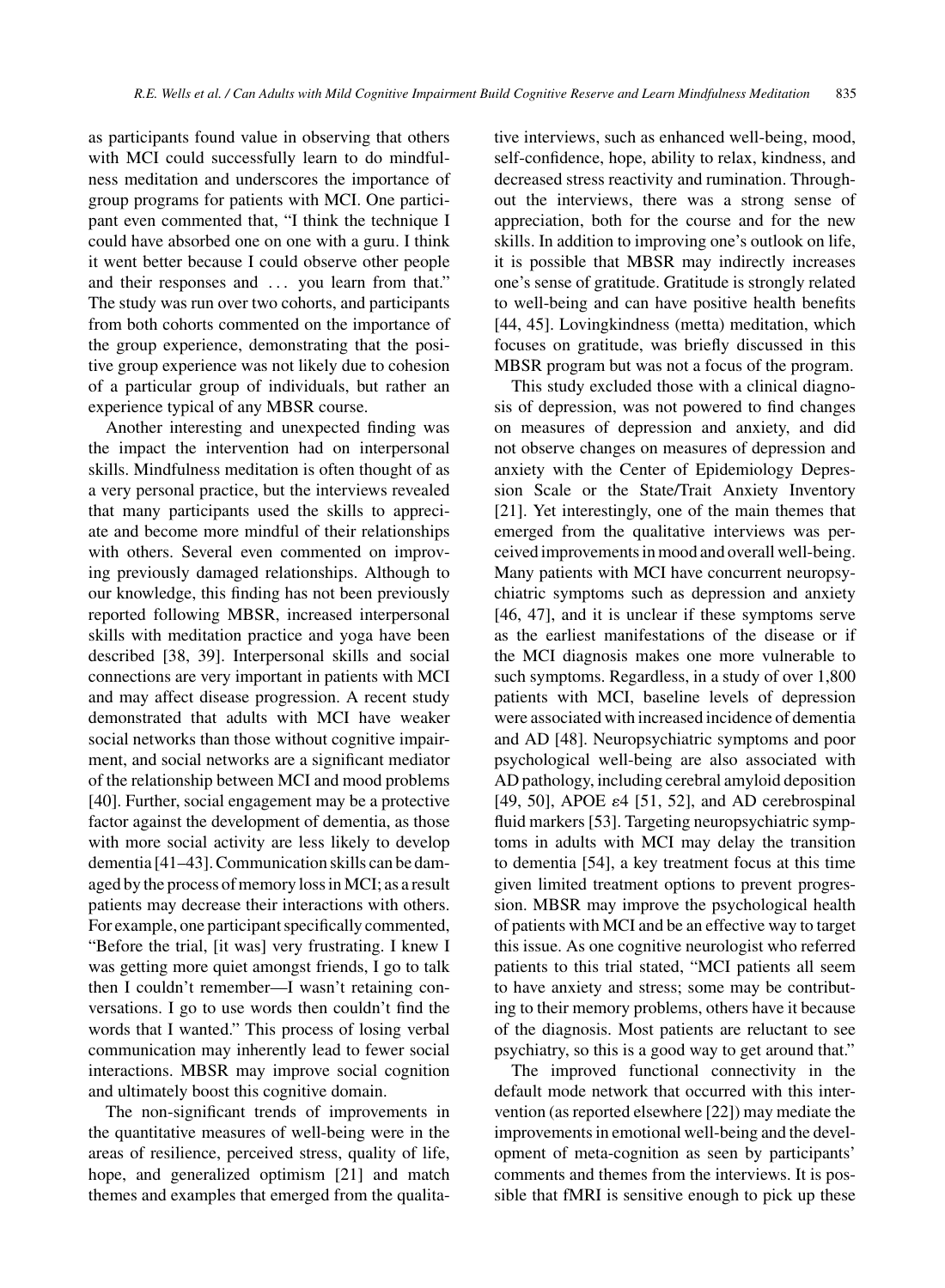changes that participants describe, but the small sample size limited the power to detect these differences in the neuropsychological measures and standardized questionnaires assessing well-being. Prior research has shown that connectivity changes are related to cognition in adults with AD [55]. The development of breath awareness that participants reported (as a component of mindfulness skills, Table 1) is an important finding that may play a role in the development of emotion regulation. Prior research has demonstrated that mindful attention to breath may help develop amygdala-dorsal prefrontal cortex integration, promoting a neural pathway for emotional regulation with mindfulness practice [56]. Further, the hippocampus, which atrophies with MCI/AD, plays an important role in the neurobiology of exercise [4] and meditation [57], and breath plays a role in both these activities. Future research is important to evaluate the hippocampus' role in breath awareness for adults learning to meditate.

The effort required to complete this program was significant, as the baseline and follow-up evaluations each took over four hours, the intervention took 22 hours over eight weeks, and participants were asked to practice mindfulness skills at home for 30 min/day. A main goal of this study was to assess whether patients with MCI could complete such a rigorous and demanding program. As previously reported, mean class attendance was 7.9 out of 9, and mean daily home practice was  $26 \pm 20$  min. There were no adverse events reported that were related to the study protocol [21]. The qualitative interviews further revealed that the participants thought the two-hour class duration was appropriate, the eight weekly classes were manageable, and the program was safe. In fact, most planned to continue their practice and would recommend the program to others. Several participants commented on the time, discipline, and effort required to fully participate and learn this new skillset. One of the key principles and tenets of MBSR is an emphasis on the importance of individual effort, motivation, and regular disciplined practice, so this is not specific to adults with MCI [58]. This may be one element of the program that helps build selfefficacy. Although other meditation programs may be shorter and potentially more feasible and accessible, the effort required for this program may have contributed to the benefits seen. One third of the participants commented that they had "nothing negative to report" about the study. A few commented on how the program was one of personal preference, and one specifically felt like it was not for him/her.

Overall, the participants felt the program was feasible as designed, and they were able to successfully learn mindfulness. Although two participants commented on not always understanding the purpose of each activity, with one viewing yoga as challenging and the other viewing meditation as difficult, participants did not report feeling overwhelmed by learning this new skillset. Actually, no participant commented that MCI prohibited his/her ability to participate or learn. Future studies may consider adaptations such as providing more modifications to the movements in the yoga practice to make it more accessible and providing more explanation about the purpose of some practices.

The coders' quantitative ratings are a unique aspect of this qualitative study. The ratings were conducted to better understand how each participant related to the program based on the coders' interpretations of the participants' perceived understanding and benefit of the intervention. About half of the participants reported great benefit and understood the key concepts of mindfulness, some moderately benefited or understood the concepts, and a few had little to no benefit or understanding of the concepts. As expected, there was no discordance with benefit from the program and understanding of the key concepts of mindfulness (e.g., no one understood all the key concepts of mindfulness but did not benefit from the program, or vice-versa). In addition, it is critical to recognize that some individuals may not benefit or "get" the concepts of mindfulness at all, even after an 8-week MBSR program. Determining predictive factors that would identify responders versus nonresponders is an important future research goal.

The interview ratings highly correlated with home practice time, suggesting a possible dose-response relationship. Further, the finding that those who practiced 20 min/day were most likely to have understood the key concepts of mindfulness suggests this may be a critical amount of time needed to achieve clinical significance, although prior research on this question is conflicting [59, 60]. On the other hand, the correlation between home practice time and coders' ratings could be explained by the reverse, such that those who enjoyed and perceived benefit from the program may have been more likely to practice at home.

The term "cognitive reserve" is typically used to reflect activities done early or mid-life that protect against dementia and prior to the development of cognitive impairment. However, this study suggests the possibility that cognition enhancing activities such as MBSR may raise the threshold for the further progres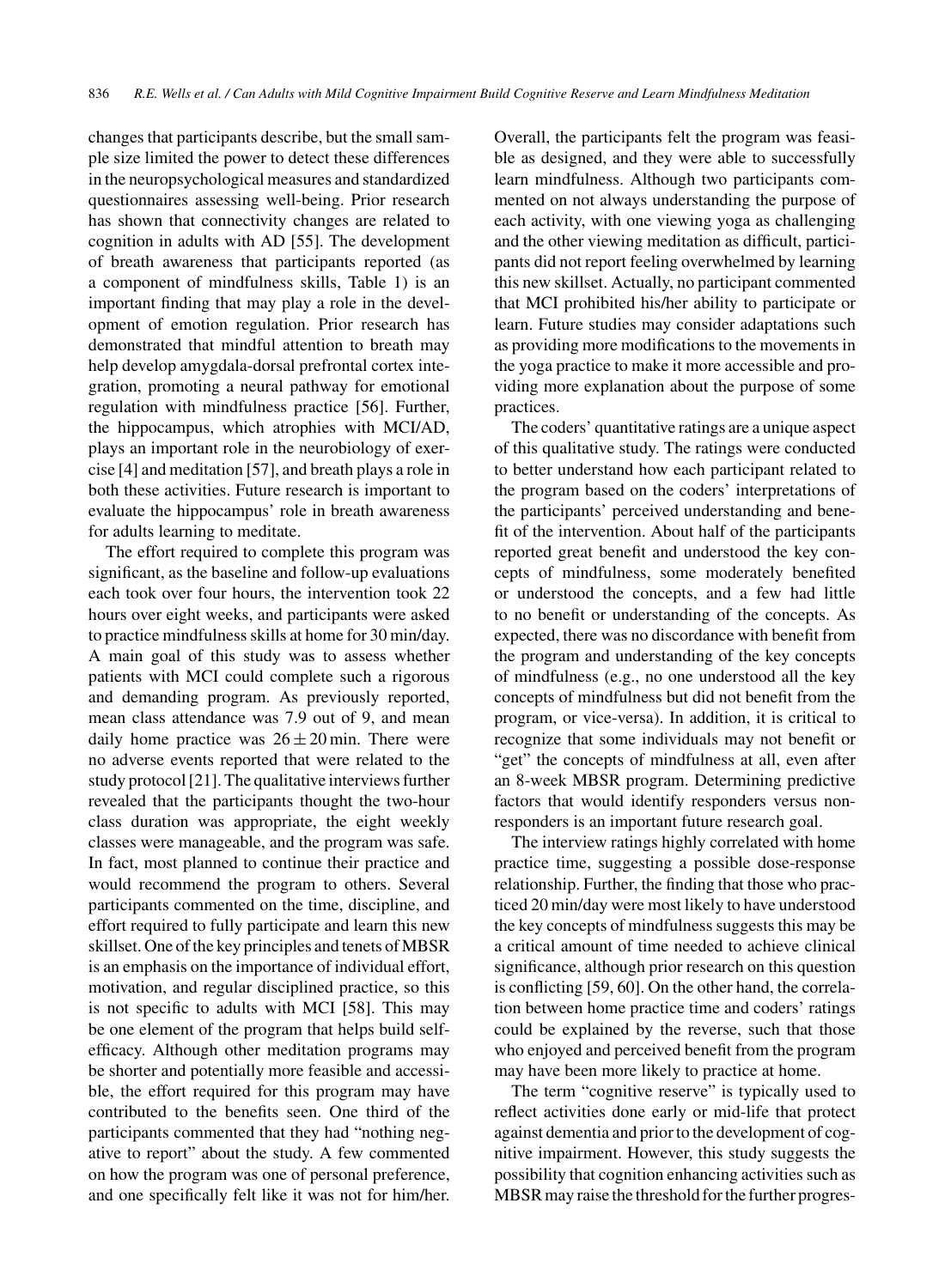sion of cognitive decline. Through the development of mindfulness skills, improvement in interpersonal skills and social connectivity, enhanced well-being and self-efficacy, and decreased stress reactivity, cognitive reserve may be enhanced even in patients already expressing cognitive decline and with a diagnosis of MCI. This preliminary hypothesis needs to be borne out in additional studies with biomarkers and detailed neuropsychological tests to evaluate if cognitive reserve can in fact be developed even after the diagnosis of MCI. The interviews revealed that participants were cognitively stimulated and emotionally boosted, potentially increasing resilience. These results are consistent with prior research showing that adults with MCI still have brain plasticity [20], but the skills learned with mindfulness meditation may specifically build cognitive reserve [61] and enable participants to build resilience for the grim future they may face. In addition, an aspect of enhanced well-being that emerged from the interviews was an improved motivation for being engaged in a new activity and learning a new skill. As one participant described, "you get very lazy when you get older. These types of things prevent you from getting completely lazy." This effortful mobilization may be an important component of any intervention for adults with MCI and may also help boost cognitive reserve. Prior research has shown that cognitive activities are helpful for older adults [62, 63]. Successfully engaging in MBSR's active cognitive activities of daily meditation exercises and weekly classes may increase their self-efficacy for engaging in other cognitive activities.

Several recent reviews of meditation interventions (of either Kirtan Kriya Meditation or mindfulnessbased programs) [64] and yoga interventions [65] report on 11 additional studies [66–78] that have demonstrated benefits in adults with subjective cognitive decline, MCI, and AD. Since these reviews, an additional study of tai chi in older adults at risk for cognitive decline has been published [79], along with mindfulness studies in adults with subjective cognitive decline [80, 81], MCI [82], and dementia [83, 84]. The study designs and outcomes from these studies are very heterogeneous, and most studies were small and considered pilot/feasibility (except for two studies with sample sizes over 110 [70, 79]). All studies, similar to our study, found that the practice of mindfulness was feasible in patients with cognitive decline. Participants randomized to these interventions showed some improvements in measures of cognition, specifically in executive function, attention, and verbal memory. Three of the studies with long-term follow-up of one-two years [70, 79, 82] found that the mindfulness interventions may help preserve global cognition, with one study showing that those who meditated more had greater improvements in cognitive function  $(p < 0.05)$ [82]. Emotional reactivity, psychological well-being, perceived stress, mood, quality of life, subjective sleep quality, and mindfulness were all measures that improved as well. Preliminary neuroimaging results suggest that mindfulness based interventions may increase percent volume of brain change [68], increase cerebral blood flow in prefrontal, superior frontal, and superior parietal cortices [71], and improve functional connectivity of the default mode network [85]. In addition, since our original publications reporting our results of MBSR in adults with MCI [21, 22], there has been significant interest in understanding the role mind-body programs play in adults with MCI, dementia, subjective cognitive decline, and in aging in general [61, 86–95]. A manual of a mindfulness program for adults with dementia has even been published [96].

# *Limitations and future directions*

This study has several important limitations. The principal limitation is the small sample size, limiting the ability to assess the neuropsychological and well-being measures and compare the qualitative findings to the quantitative results. The small sample size also increases the possibility we did not reach full content saturation with the themes that emerged. The study was not racially, ethnically, or socioeconomically diverse, so results may not generalize to all patients with MCI. Two-thirds of the participants had college or more education, so the baseline level of cognitive reserve of most patients in this study may be higher than patients with lower educational attainment. In addition, the ability to dedicate the time for participation in the classes and home practice may not be feasible for those with different socioeconomic backgrounds. Larger, more diverse studies may help address these concerns and even provide the power to adjust for such potential confounders or assess their impact. While practicing 20 min/day resulted in a higher likelihood of perceived benefit and understanding, this may not be causal. Those who were experiencing the most benefit/understanding may have been more engaged in the MBSR program, resulting in them practicing more on a daily basis. Longitudinal dose-relationship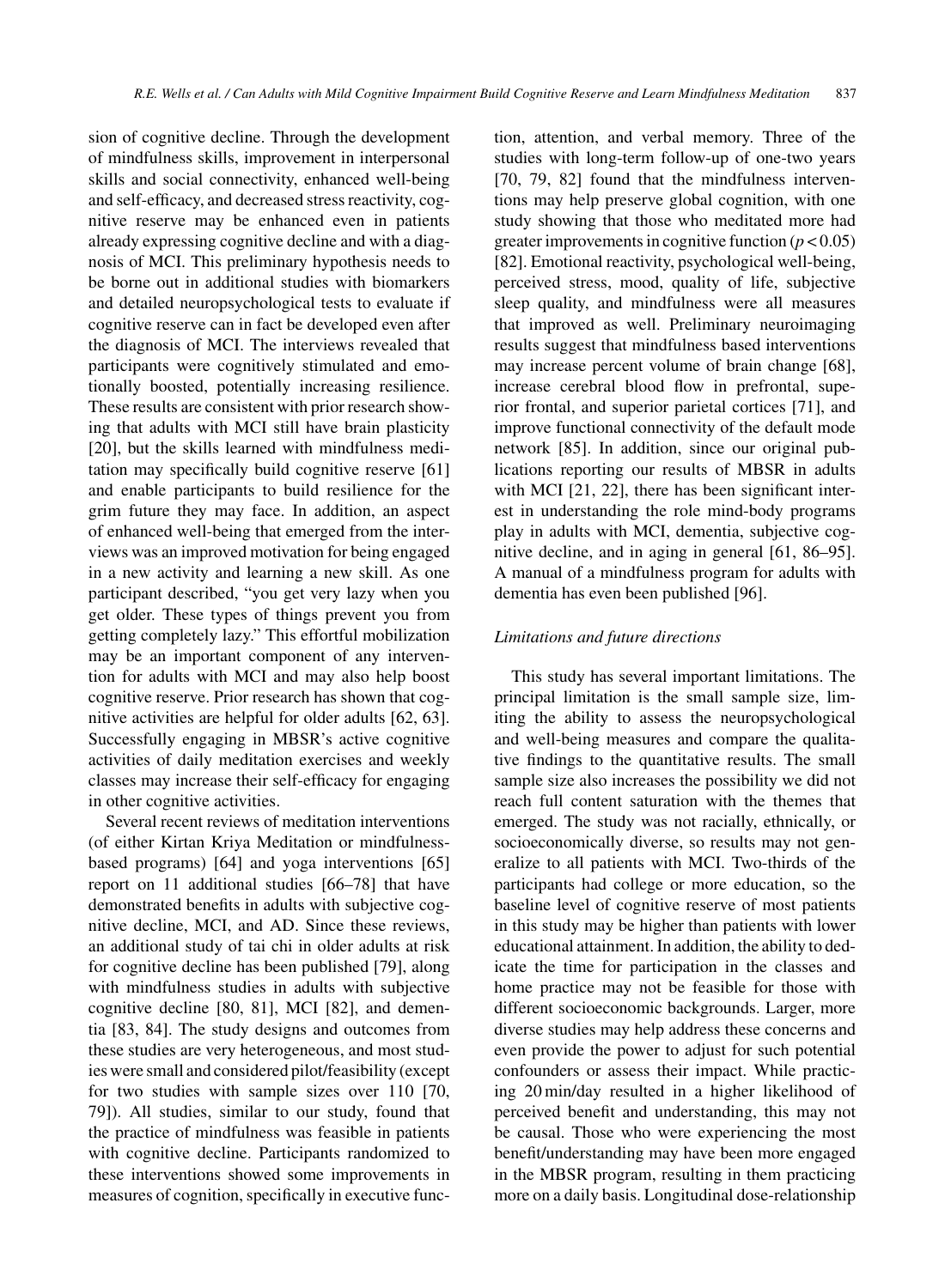studies need to be conducted that experimentally manipulate duration of practice to assess for such causal findings. Long-term follow-up with biomarkers would also help assess the long-term impact of a program like MBSR on MCI disease progression. While this study demonstrated that patients with MCI may still have the cognitive resources to learn mindfulness meditation, it is unclear at what point in the disease process this ability may become impaired. Studying patients across the MCI-AD spectrum may help tease out when cognitive impairment becomes too significant to experience meaningful benefit. The qualitative interview process was semi-structured, with prompting by the interviewer with potentially leading questions that may have influenced some of the themes that emerged. Further, participants may have provided positive responses to the interviewers to please the team, leading to biased results. Having interviews conducted by non-team members could prevent the potential for such biased results with future studies. While the coders' expertise in mindbody interventions helped elucidate many nuanced findings from the interviews, additional findings may be present that were not addressed. For example, the coders did not examine the difference between the participants' conversations of mindfulness that were inwardly focused versus outwardly focused.

Participants self-selected to participate based on interest in the intervention and recommendation from others, so those engaged in this study may have had pre-conceived concept or expectation of benefit. While three of the nine participants had a friend or family member attend at least some of a class with the participant, which may have improved overall engagement in the MBSR program, this impact was not assessed and larger studies with more participants may help measure such impact. The study was also limited to participants available to complete the time-intensive MBSR program and able to commit to a once/week class at a certain day/time/location. Shorter meditation interventions (such as with Kirtan Kriya) have shown positive outcomes in quality of life and cognition in adults with subjective cognitive decline [80, 81]. Future studies could compare such shorter meditation interventions (such as with Kirtan Kriya meditation) to MBSR in adults with MCI to assess if shorter programs may provide the same benefits seen in this study. Given such limitations, many are looking for more time-efficient ways to learn mindfulness and ways to increase access. However, it is important to note that considerations to increase access (e.g., online programs, independent study,

etc.) may not generate the benefits seen in this study, especially related to group benefit. Future studies using such methods may consider assessing for benefits of online social connectivity. The coders' ratings used in this study to assess participants' perceived benefit and understanding of the intervention offered a quantitative assessment of a qualitative measure, but qualitative data are not intended to be quantitative and so this data must be interpreted with caution. Further, the coders' ratings of perceived benefit and understanding of the intervention were conducted by external reviewers evaluating the participants' interview comments. Future studies could ask participants themselves to give their own ratings. Identifying factors that could help predict responders versus nonresponders is critically important to help target those that may most benefit from such a program.

### *Conclusion*

The global burden of dementia has doubled from 1990 to 2016 [97]. Until treatment options are found that can prevent progression, mindfulness meditation may help patients living with MCI. Significant research has demonstrated that mental activity, exercise, and social engagement may help decrease the risk of further cognitive decline in adults with MCI, and the most recent American Academy of Neurology guidelines recommend these modalities for treatment [98, 99]. MBSR may be an ideal program during this window of opportunity prior to potential progression to dementia because it incorporates aspects of each of these activities. MBSR includes exercise (yoga), mental activity (mindfulness meditation), and one of the themes that emerged from this research was that it also enhances social engagement. For patients who have few other options for improvement and may live in fear of progression to dementia, psychological well-being and quality of life are crucial yet often forgotten factors to address and treat. More research is needed to determine if MBSR could have further benefits in other realms of cognition, but until then, MBSR is a primarily safe, feasible, well-accepted intervention that may positively impact quality of life in adults with MCI such that they may better handle their diagnosis and improve their approach to their condition and to life. This study showed promising evidence that adults with MCI can learn to practice mindfulness meditation, and by doing so, it may boost their cognitive reserve. Additional research to further explore these findings in MBSR is critical with larger sample sizes,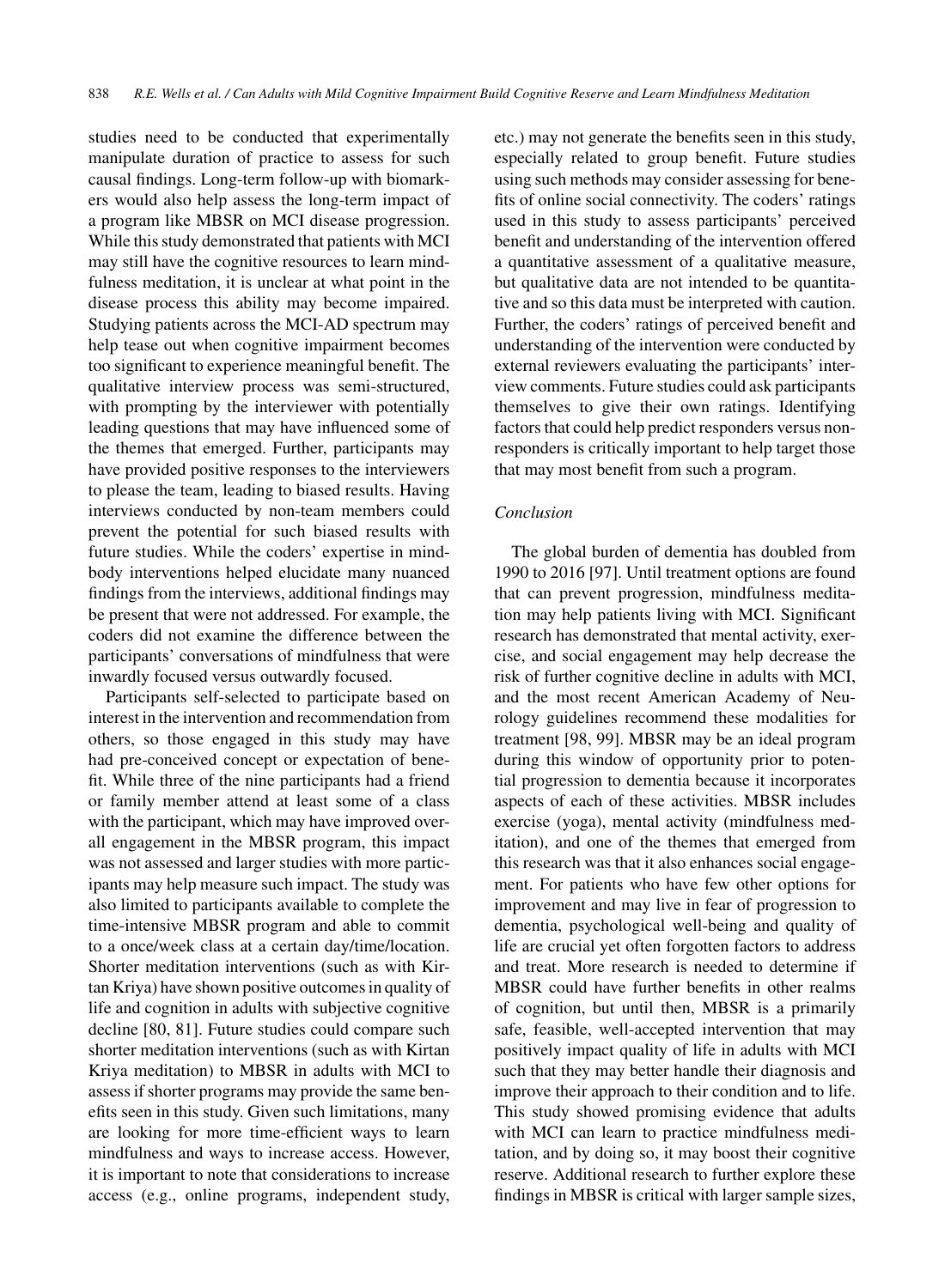and long-term follow-up with cognitive testing and biomarkers.

# **ACKNOWLEDGMENTS**

Cathy Kerr unexpectedly passed away prior to this publication. This work could not have been completed without her effort and inspiration and this manuscript is published in her honor.

We gratefully acknowledge all the patients and their family/friends who participated in this research and all the referring providers who recommended their patients to this study. We also gratefully acknowledge Beth Israel Deaconess Medical Center and Harvard Medical School, the institutions at which this research was originally conducted. This study was supported by the Harvard Medical School Osher Research Center, the Division of General Medicine and Primary Care at Beth Israel Deaconess Medical Center, and NIH National Center for Complementary and Integrative Health (NCCIH).

Dr. Rebecca Wells and Dr. Michelle Dossett received support from T32AT000051, Ted Kaptchuk was supported by K24 AT004095, Dr. Russell Phillips by K24AT000589, Dr. Yeh by K24 AT009465, and Dr. Catherine Kerr by K01 AT003459. Dr. Wells is also supported by K23AT008406, Dr. Dossett by K23AT009218, and Dr. Sohl by K01AT008219. The content is solely the responsibility of the authors and does not necessarily represent the official views of Harvard University and its affiliated academic health care centers, or the National Institutes of Health.

We gratefully acknowledge the assistance of Jian Kong, Peter Wayne, Maulik Purohit, Reisa Sperling, and David Eisenberg for their support and help in completing this project.

Authors' disclosures available online ([https://](https://www.j-alz.com/manuscript-disclosures/19-0191r2) [www.j-alz.com/manuscript-disclosures/19-0191r2\)](https://www.j-alz.com/manuscript-disclosures/19-0191r2).

# **SUPPLEMENTARY MATERIAL**

The supplementary material is available in the electronic version of this article: [http://dx.doi.org/](http://dx.doi.org/10.3233/JAD-190191) [10.3233/JAD-190191.](http://dx.doi.org/10.3233/JAD-190191)

#### **REFERENCES**

[1] Plassman BL, Langa KM, Fisher GG, Heeringa SG, Weir DR, Ofstedal MB, Burke JR, Hurd MD, Potter GG, Rodgers WL, Steffens DC, McArdle JJ, Willis RJ, Wallace RB (2008) Prevalence of cognitive impairment without dementia in the

United States. *Ann Intern Med* **148**, 427-434.

- [2] Baker LD, Frank LL, Foster-Schubert K, Green PS, Wilkinson CW, McTiernan A, Plymate SR, Fishel MA, Watson GS, Cholerton BA, Duncan GE, Mehta PD, Craft S (2010) Effects of aerobic exercise on mild cognitive impairment: A controlled trial. *Arch Neurol* **67**, 71-79.
- [3] Lautenschlager NT, Cox KL, Flicker L, Foster JK, van Bockxmeer FM, Xiao J, Greenop KR, Almeida OP (2008) Effect of physical activity on cognitive function in older adults at risk for Alzheimer disease: A randomized trial. *JAMA* **300**, 1027-1037.
- [4] Erickson KI, Voss MW, Prakash RS, Basak C, Szabo A, Chaddock L, Kim JS, Heo S, Alves H, White SM, Wojcicki TR, Mailey E, Vieira VJ, Martin SA, Pence BD, Woods JA, McAuley E, Kramer AF (2011) Exercise training increases size of hippocampus and improves memory. *Proc Natl Acad Sci U S A* **108**, 3017-3022.
- [5] Kennedy G, Hardman RJ, Macpherson H, Scholey AB, Pipingas A (2017) How does exercise reduce the rate of age-associated cognitive decline? A review of potential mechanisms. *J Alzheimers Dis* **55**, 1-18.
- [6] Wilson RS, Schneider JA, Boyle PA, Arnold SE, Tang Y, Bennett DA (2007) Chronic distress and incidence of mild cognitive impairment. *Neurology* **68**, 2085-2092.
- [7] Wilson RS, Evans DA, Bienias JL, Mendes de Leon CF, Schneider JA, Bennett DA (2003) Proneness to psychological distress is associated with risk of Alzheimer's disease. *Neurology* **61**, 1479-1485.
- [8] Wang HX, Wahlberg M, Karp A, Winblad B, Fratiglioni L (2012) Psychosocial stress at work is associated with increased dementia risk in late life. *Alzheimers Dement* **8**, 114-120.
- [9] Wilson RS, Barnes LL, Bennett DA, Li Y, Bienias JL, Mendes de Leon CF, Evans DA (2005) Proneness to psychological distress and risk of Alzheimer disease in a biracial community. *Neurology* **64**, 380-382.
- [10] Hibberd C, Yau JL, Seckl JR (2000) Glucocorticoids and the ageing hippocampus. *J Anat* **197 Pt 4**, 553-562.
- [11] Kabat-Zinn J (1990) *Full Catastrophe Living: Using the Wisdom of Your Body and Mind to Face Stress, Pain, and Illness*, Random House, New York.
- [12] Reibel DK, Greeson JM, Brainard GC, Rosenzweig S (2001) Mindfulness-based stress reduction and healthrelated quality of life in a heterogeneous patient population. *Gen Hosp Psychiatry* **23**, 183-192.
- [13] MacLean CR, Walton KG, Wenneberg SR, Levitsky DK, Mandarino JP, Waziri R, Hillis SL, Schneider RH (1997) Effects of the Transcendental Meditation program on adaptive mechanisms: Changes in hormone levels and responses to stress after 4 months of practice. *Psychoneuroendocrinology* **22**, 277-295.
- [14] Grossman P, Niemann L, Schmidt S, Walach H (2004) Mindfulness-based stress reduction and health benefits. A meta-analysis. *J Psychosom Res* **57**, 35-43.
- [15] Holzel BK, Ott U, Gard T, Hempel H, Weygandt M, Morgen K, Vaitl D (2008) Investigation of mindfulness meditation practitioners with voxel-based morphometry. *Soc Cogn Affect Neurosci* **3**, 55-61.
- [16] Lazar SW, Bush G, Gollub RL, Fricchione GL, Khalsa G, Benson H (2000) Functional brain mapping of the relaxation response and meditation. *Neuroreport* **11**, 1581-1585.
- [17] Lou HC, Kjaer TW, Friberg L, Wildschiodtz G, Holm S, Nowak M (1999) A 15O-H2O PET study of meditation and the resting state of normal consciousness. *Hum Brain Mapp* **7**, 98-105.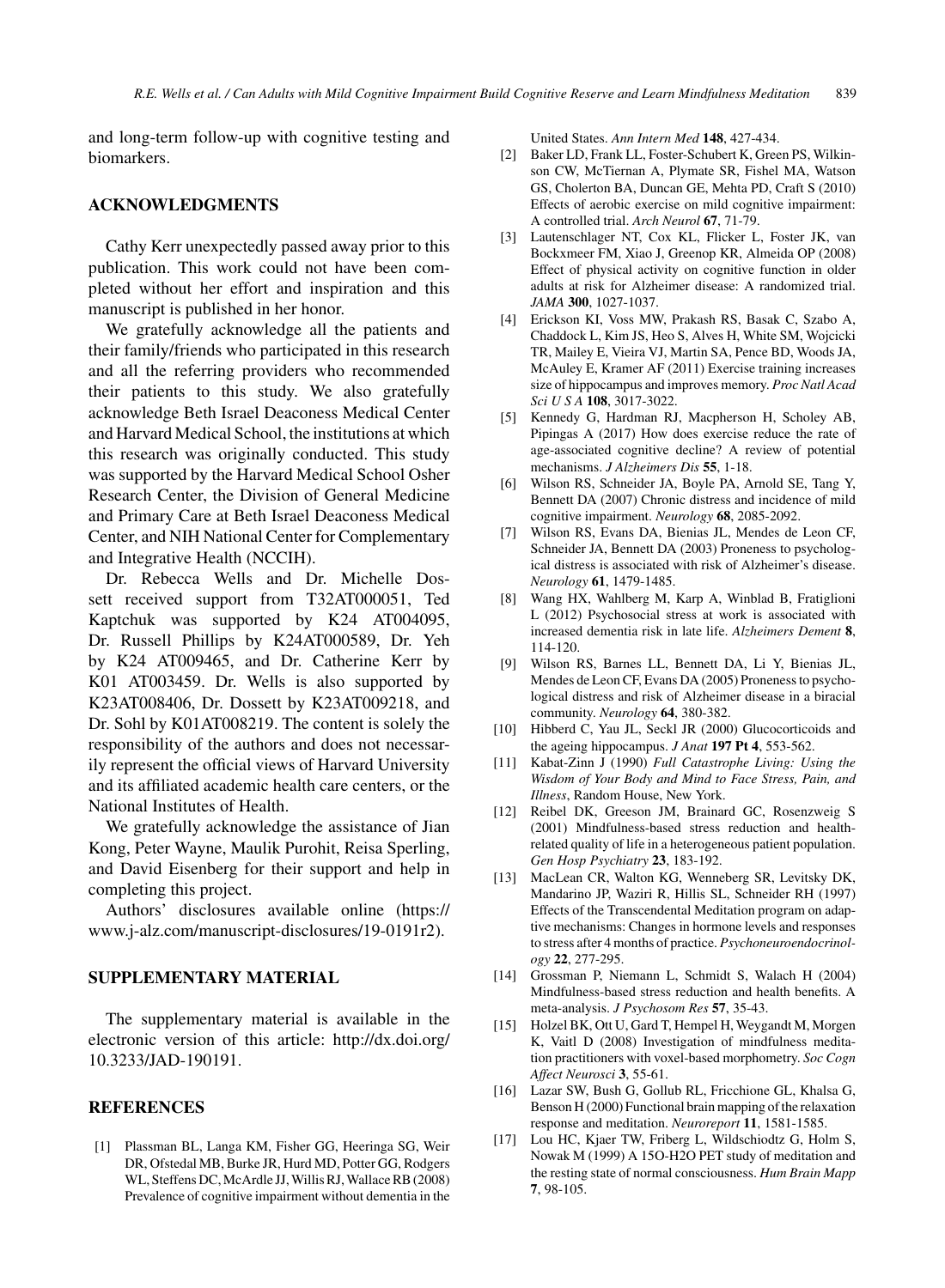- [18] Luders E, Toga AW, Lepore N, Gaser C (2009) The underlying anatomical correlates of long-term meditation: Larger hippocampal and frontal volumes of gray matter. *Neuroimage* **45**, 672-678.
- [19] Holzel BK, Carmody J, Vangel M, Congleton C, Yerramsetti SM, Gard T, Lazar SW (2011) Mindfulness practice leads to increases in regional brain gray matter density. *Psychiatry Res* **191**, 36-43.
- [20] Calero MD, Navarro E (2004) Relationship between plasticity, mild cognitive impairment and cognitive decline. *Arch Clin Neuropsychol* **19**, 653-660.
- [21] Wells RE, Kerr CE, Wolkin J, Dossett M, Davis RB, Walsh J, Wall RB, Kong J, Kaptchuk T, Press D, Phillips RS, Yeh G (2013) Meditation for adults with mild cognitive impairment: A pilot randomized trial. *J Am Geriatr Soc* **61**, 642-645.
- [22] Wells RE, Yeh GY, Kerr CE, Wolkin J, Davis RB, Tan Y, Spaeth R, Wall RB, Walsh J, Kaptchuk TJ, Press D, Phillips RS, Kong J (2013) Meditation's impact on default mode network and hippocampus in mild cognitive impairment: A pilot study. *Neurosci Lett* **556**, 15-19.
- [23] Agius SJ (2013) Qualitative Research: Its value and applicability. *Psychiatrist* **37**, 204-206.
- [24] Malterud K (2001) Qualitative research: Standards, challenges, and guidelines. *Lancet* **358**, 483-488.
- [25] Kerr CE, Josyula K, Littenberg R (2011) Developing an observing attitude: An analysis of meditation diaries in an MBSR clinical trial. *Clin Psychol Psychother* **18**, 80-93.
- [26] Mehling WE, Wrubel J, Daubenmier JJ, Price CJ, Kerr CE, Silow T, Gopisetty V, Stewart AL (2011) Body Awareness: A phenomenological inquiry into the common ground of mind-body therapies. *Philos Ethics Humanit Med* **6**, 6.
- [27] Keosaian JE, Lemaster CM, Dresner D, Godersky ME, Paris R, Sherman KJ, Saper RB (2016) "We're all in this together": A qualitative study of predominantly low income minority participants in a yoga trial for chronic low back pain. *Complement Ther Med* **24**, 34-39.
- [28] Beckman HB, Wendland M, Mooney C, Krasner MS, Quill TE, Suchman AL, Epstein RM (2012) The impact of a program in mindful communication on primary care physicians. *Acad Med* **87**, 815-819.
- [29] Grundman M, Petersen RC, Ferris SH, Thomas RG, Aisen PS, Bennett DA, Foster NL, Jack CR Jr, Galasko DR, Doody R, Kaye J, Sano M, Mohs R, Gauthier S, Kim HT, Jin S, Schultz AN, Schafer K, Mulnard R, van Dyck CH, Mintzer J, Zamrini EY, Cahn-Weiner D, Thal LJ (2004) Mild cognitive impairment can be distinguished from Alzheimer disease and normal aging for clinical trials. *Arch Neurol* **61**, 59-66.
- [30] Alzheimer's Disease Neuroimaging Initiative Protocol, [http://www.adni-info.org/images/stories/Documentation/ad](http://www.adni-info.org/images/stories/Documentation/adni_protocol_9_19_08.pdf) ni [protocol](http://www.adni-info.org/images/stories/Documentation/adni_protocol_9_19_08.pdf) 9 19 08.pdf, Accessed November 4, 2009.
- [31] Cook SE, Marsiske M, McCoy KJ (2009) The use of the Modified Telephone Interview for Cognitive Status (TICS-M) in the detection of amnestic mild cognitive impairment. *J Geriatr Psychiatry Neurol* **22**, 103-109.
- [32] Glaser BG, Strauss AL (1967) *Grounded theory techniques*, Sage, New York.
- [33] Garand L, Lingler JH, Conner KO, Dew MA (2009) Diagnostic labels, stigma, and participation in research related to dementia and mild cognitive impairment. *Res Gerontol Nurs* **2**, 112-121.
- [34] Hsu C, Bluespruce J, Sherman K, Cherkin D (2010) Unanticipated benefits of CAM therapies for back pain: An

exploration of patient experiences. *J Altern Complement Med* **16**, 157-163.

- [35] Jankowski T, Holas P (2014) Metacognitive model of mindfulness. *Conscious Cogn* **28**, 64-80.
- [36] Freedenberg VA, Hinds PS, Friedmann E (2017) Mindfulness-based stress reduction and group support decrease stress in adolescents with cardiac diagnoses: A randomized two-group study. *Pediatr Cardiol* **38**, 1415-1425.
- [37] Graves KD (2003) Social cognitive theory and cancer patients' quality of life: A meta-analysis of psychosocial intervention components. *Health Psychol* **22**, 210-219.
- [38] Kramer G (2011) *Insight Dialogue: The Interpersonal Path to Freedom*, Shambhala Publications, Boston.
- [39] Kishida M, Mama SK, Larkey LK, Elavsky S (2018) "Yoga resets my inner peace barometer": A qualitative study illuminating the pathways of how yoga impacts one's relationship to oneself and to others. *Complement Ther Med* **40**, 215-221.
- [40] Yates JA, Clare L, Woods RT (2017) "You've got a friend in me": can social networks mediate the relationship between mood and MCI? *BMC Geriatr* **17**, 144.
- [41] James BD, Wilson RS, Barnes LL, Bennett DA (2011) Latelife social activity and cognitive decline in old age. *J Int Neuropsychol Soc* **17**, 998-1005.
- [42] Wilson RS, Krueger KR, Arnold SE, Schneider JA, Kelly JF, Barnes LL, Tang Y, Bennett DA (2007) Loneliness and risk of Alzheimer disease. *Arch Gen Psychiatry* **64**, 234-240.
- [43] Krueger KR, Wilson RS, Kamenetsky JM, Barnes LL, Bienias JL, Bennett DA (2009) Social engagement and cognitive function in old age. *Exp Aging Res* **35**, 45-60.
- [44] Emmons RA, McCullough ME (2003) Counting blessings versus burdens: An experimental investigation of gratitude and subjective well-being in daily life. *J Pers Soc Psychol* **84**, 377-389.
- [45] Wood AM, Froh JJ, Geraghty AW (2011) Gratitude and well-being: A review and theoretical integration. *Clin Psychol Rev* **30**, 890-905.
- [46] Peters ME, Rosenberg PB, Steinberg M, Tschanz JT, Norton MC, Welsh-Bohmer KA, Hayden KM, Breitner JC, Lyketsos CG (2012) Prevalence of neuropsychiatric symptoms in CIND and its subtypes: The Cache County Study. *Am J Geriatr Psychiatry* **20**, 416-424.
- [47] Penna S (2013) Cognitive and emotional dysfunction in mild cognitive impairment. *Clin Geriatr Med* **29**, 773-789.
- [48] Rosenberg PB, Mielke MM, Appleby BS, Oh ES, Geda YE, Lyketsos CG (2013) The association of neuropsychiatric symptoms in MCI with incident dementia and Alzheimer disease. *Am J Geriatr Psychiatry* **21**, 685-695.
- [49] Bensamoun D, Guignard R, Furst AJ, Derreumaux A, Manera V, Darcourt J, Benoit M, Robert PH, David R (2016) Associations between neuropsychiatric symptoms and cerebral amyloid deposition in cognitively impaired elderly people. *J Alzheimers Dis* **49**, 387-398.
- [50] Chen ST, Siddarth P, Saito NY, Rueda F, Haight T, Ercoli LM, Miller KJ, Lavretsky H, Barrio JR, Bookheimer SY, Small GW, Merrill DA (2014) Psychological well-being and regional brain amyloid and tau in mild cognitive impairment. *Am J Geriatr Psychiatry* **22**, 362-369.
- [51] Pink A, Stokin GB, Bartley MM, Roberts RO, Sochor O, Machulda MM, Krell-Roesch J, Knopman DS, Acosta JI, Christianson TJ, Pankratz VS, Mielke MM, Petersen RC, Geda YE (2015) Neuropsychiatric symptoms, APOE epsilon4, and the risk of incident dementia: A populationbased study. *Neurology* **84**, 935-943.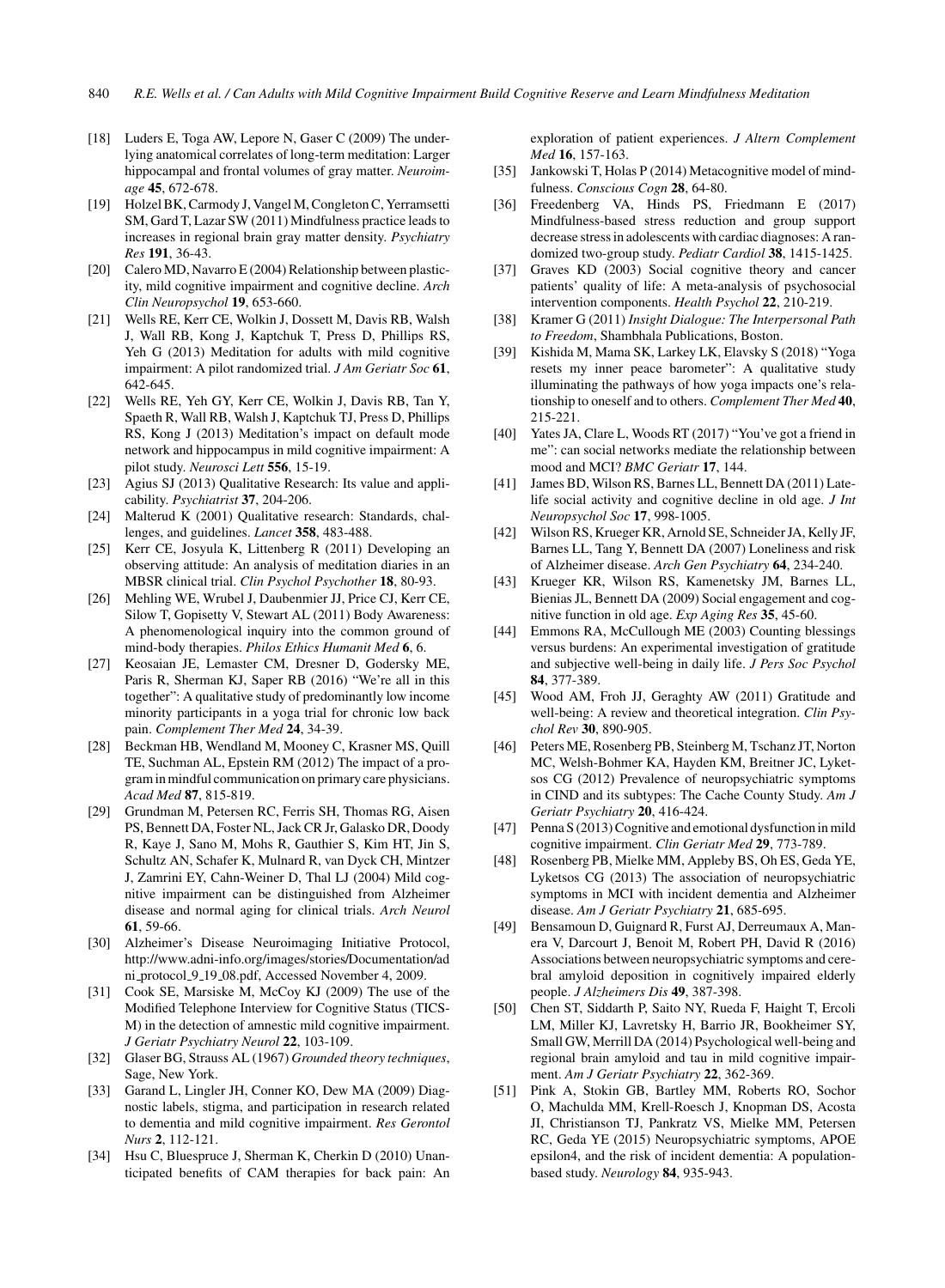- [52] Michels A, Multhammer M, Zintl M, Mendoza MC, Klunemann HH (2012) Association of apolipoprotein E epsilon4 (ApoE epsilon4) homozygosity with psychiatric behavioral symptoms. *J Alzheimers Dis* **28**, 25-32.
- [53] Ramakers IH, Verhey FR, Scheltens P, Hampel H, Soininen H, Aalten P, Rikkert MO, Verbeek MM, Spiru L, Blennow K, Trojanowski JQ, Shaw LM, Visser PJ (2013) Anxiety is related to Alzheimer cerebrospinal fluid markers in subjects with mild cognitive impairment. *Psychol Med* **43**, 911-920.
- [54] Rosenberg PB, Mielke MM, Appleby BS, Oh ES, Geda YE, Lyketsos CG (2013) The association of neuropsychiatric symptoms in MCI with incident dementia and Alzheimer disease. *Am J Geriatr Psychiatry* **21**, 685-695.
- [55] Jones DT, Machulda MM, Vemuri P, McDade EM, Zeng G, Senjem ML, Gunter JL, Przybelski SA, Avula RT, Knopman DS, Boeve BF, Petersen RC, Jack CR Jr. (2011) Age-related changes in the default mode network are more advanced in Alzheimer disease. *Neurology* **77**, 1524-1531.
- [56] Doll A, Holzel BK, Mulej Bratec S, Boucard CC, Xie X, Wohlschlager AM, Sorg C (2016) Mindful attention to breath regulates emotions via increased amygdalaprefrontal cortex connectivity. *Neuroimage* **134**, 305-313.
- [57] Tang YY, Holzel BK, Posner MI (2015) The neuroscience of mindfulness meditation. *Nat Rev Neurosci* **16**, 213-225.
- [58] Santorelli SF, Mindfulness-Based Stress Reduction (MBSR): Standards of Practice, file:///H:/K%20Award/Get ting%20the%20Grant%20Done/Running%20the%20Trial/ Treatment%20Fidelity/mbsr\_standards\_of\_practice\_2014. pdf, Accessed 1/8/2019.
- [59] Rosenzweig S, Greeson JM, Reibel DK, Green JS, Jasser SA, Beasley D (2010) Mindfulness-based stress reduction for chronic pain conditions: Variation in treatment outcomes and role of home meditation practice. *J Psychosom Res* **68**, 29-36.
- [60] Carmody J, Baer RA (2009) How long does a mindfulnessbased stress reduction program need to be? A review of class contact hours and effect sizes for psychological distress. *J Clin Psychol* **65**, 627-638.
- [61] Malinowski P, Shalamanova L (2017) Meditation and cognitive ageing: The role of mindfulness meditation in building cognitive reserve. *J Cogn Enhanc* **1**, 96-106.
- [62] Mahncke HW, Connor BB, Appelman J, Ahsanuddin ON, Hardy JL, Wood RA, Joyce NM, Boniske T, Atkins SM, Merzenich MM (2006) Memory enhancement in healthy older adults using a brain plasticity-based training program: A randomized, controlled study. *Proc Natl Acad SciUSA* **103**, 12523-12528.
- [63] Willis SL, Tennstedt SL, Marsiske M, Ball K, Elias J, Koepke KM, Morris JN, Rebok GW, Unverzagt FW, Stoddard AM, Wright E (2006) Long-term effects of cognitive training on everyday functional outcomes in older adults. *JAMA* **296**, 2805-2814.
- [64] Russell-Williams J, Jaroudi W, Perich T, Hoscheidt S, El Haj M, Moustafa AA (2018) Mindfulness and meditation: Treating cognitive impairment and reducing stress in dementia. *Rev Neurosci* **29**, 791-804.
- [65] Brenes GA, Sohl S, Wells RE, Befus D, Campos CL, Danhauer SC (2019) The effects of yoga on patients with mild cognitive impairment and dementia: A scoping review. *Am J Geriatr Psychiatry* **27**, 188-197.
- [66] Innes KE, Selfe TK, Khalsa DS, Kandati S (2016) A randomized controlled trial of two simple mind-body programs, Kirtan Kriya meditation and music listening, for adults with subjective cognitive decline: Feasibility and acceptability. *Complement Ther Med* **26**, 98-107.
- [67] Innes KE, Selfe TK, Khalsa DS, Kandati S (2016) Effects of meditation versus music listening on perceived stress, mood, sleep, and quality of life in adults with early memory loss: A pilot randomized controlled trial. *J Alzheimers Dis* **52**, 1277-1298.
- [68] Smart CM, Segalowitz SJ, Mulligan BP, Koudys J, Gawryluk JR (2016) Mindfulness training for older adults with subjective cognitive decline: Results from a pilot randomized controlled trial. *J Alzheimers Dis* **52**, 757-774.
- [69] Paller KA, Creery JD, Florczak SM, Weintraub S, Mesulam MM, Reber PJ, Kiragu J, Rooks J, Safron A, Morhardt D, O'Hara M, Gigler KL, Molony JM, Maslar M (2015) Benefits of mindfulness training for patients with progressive cognitive decline and their caregivers. *Am J Alzheimers Dis Other Demen* **30**, 257-267.
- [70] Quintana-Hernandez DJ, Miro-Barrachina MT, Ibanez-Fernandez IJ, Pino AS, Quintana-Montesdeoca MP, Rodriguez-de Vera B, Morales-Casanova D, Perez-Vieitez Mdel C, Rodriguez-Garcia J, Bravo-Caraduje N (2016) Mindfulness in the maintenance of cognitive capacities in Alzheimer's disease: A randomized clinical trial. *J Alzheimers Dis* **50**, 217-232.
- [71] Newberg AB, Wintering N, Khalsa DS, Roggenkamp H, Waldman MR (2010) Meditation effects on cognitive function and cerebral blood flow in subjects with memory loss: A preliminary study. *J Alzheimers Dis* **20**, 517-526.
- [72] Lenze EJ, Hickman S, Hershey T, Wendleton L, Ly K, Dixon D, Dore P, Wetherell JL (2014) Mindfulness-based stress reduction for older adults with worry symptoms and cooccurring cognitive dysfunction. *Int J Geriatr Psychiatry* **29**, 991-1000.
- [73] Eyre HA, Siddarth P, Acevedo B, Van Dyk K, Paholpak P, Ercoli L, St Cyr N, Yang H, Khalsa DS, Lavretsky H (2017) A randomized controlled trial of Kundalini yoga in mild cognitive impairment. *Int Psychogeriatr* **29**, 557-567.
- [74] Fan JT, Chen KM (2011) Using silver yoga exercises to promote physical and mental health of elders with dementia in long-term care facilities. *Int Psychogeriatr* **23**, 1222-1230.
- [75] Litchke LG, Hodges JS, RF R (2012) Benefits of chair yoga for persons with mild to severe Alzheimer's disease. *Act Adapt Aging* **36**, 317-238.
- [76] Wu E, Barnes DE, Ackerman SL, Lee J, Chesney M, Mehling WE (2015) Preventing Loss of Independence through Exercise (PLIE): Qualitative analysis of a clinical trial in older adults with dementia. *Aging Ment Health* **19**, 353-362.
- [77] Barnes DE, Mehling W, Wu E, Beristianos M, Yaffe K, Skultety K, Chesney MA (2015) Preventing loss of independence through exercise (PLIE): A pilot clinical trial in older adults with dementia. *PLoS One* **10**, e0113367.
- [78] Wetherell JL, Hershey T, Hickman S, Tate SR, Dixon D, Bower ES, Lenze EJ (2017) Mindfulness-based stress reduction for older adults with stress disorders and neurocognitive difficulties: A randomized controlled trial. *J Clin Psychiatry* **78**, e734-e743.
- [79] Lam LC, Chau RC, Wong BM, Fung AW, Tam CW, Leung GT, Kwok TC, Leung TY, Ng SP, Chan WM (2012) A 1-year randomized controlled trial comparing mind body exercise (Tai Chi) with stretching and toning exercise on cognitive function in older Chinese adults at risk of cognitive decline. *J Am Med Dir Assoc* **13**, 568.e515-520.
- [80] Innes KE, Selfe TK, Khalsa DS, Kandati S (2017) Meditation and music improve memory and cognitive function in